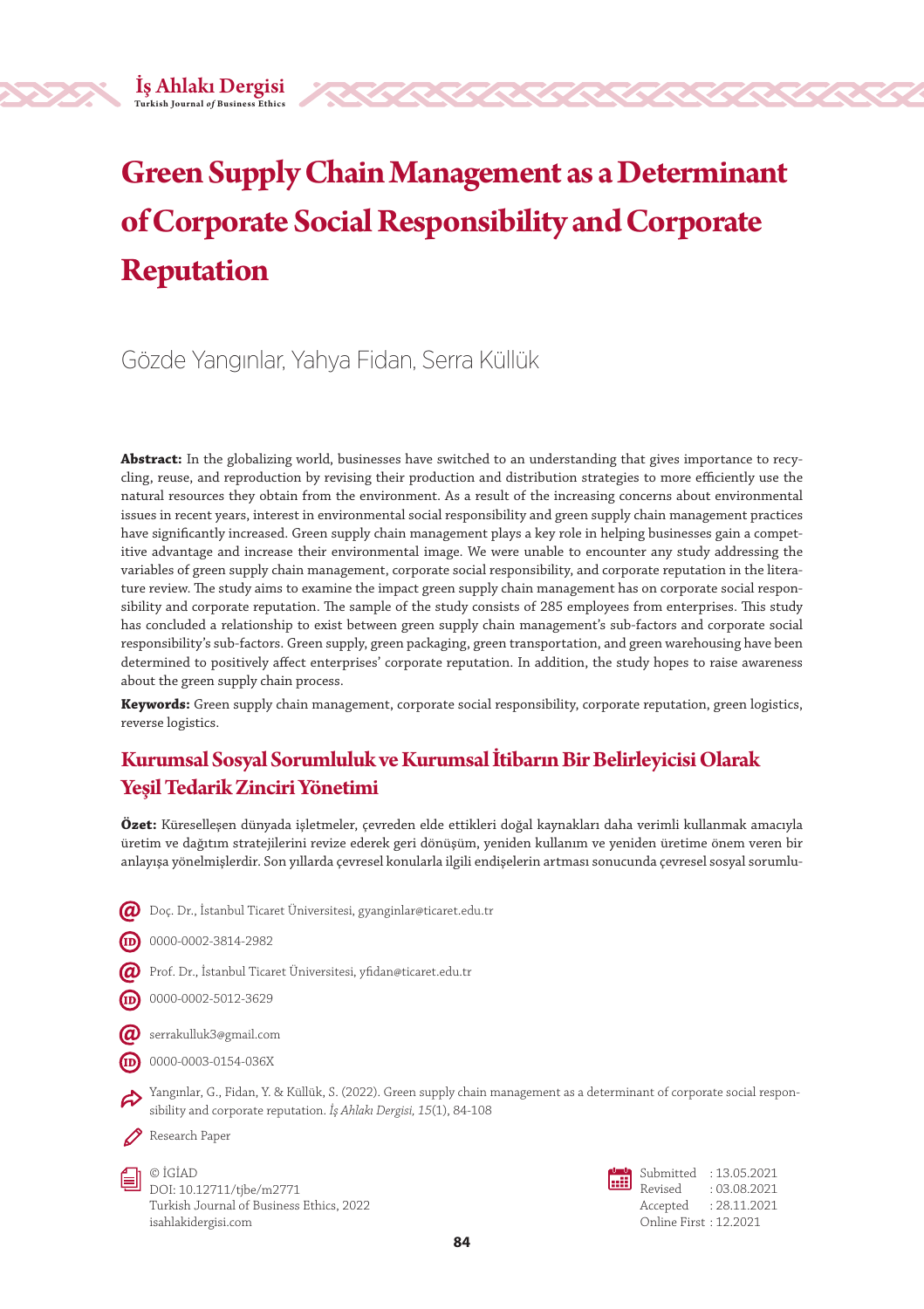Green Supply Chain Management as a Determinant of Corporate Social Responsibility and Corporate Reputation

luk ve yeşil tedarik zinciri yönetimi uygulamalarına olan ilgi önemli oranda artmıştır. Yeşil tedarik zinciri yönetimi işletmelerin rekabet avantajı elde etmesinde ve çevresel imajlarının artırılmasında anahtar bir rol üstlenmektedir. Literatür taramasında, yeşil tedarik zinciri yönetimi, kurumsal sosyal sorumluluk ve kurumsal itibar değişkenlerini ele alan bir çalışmaya rastlanılamamıştır. Çalışmanın amacı, yeşil tedarik zinciri yönetiminin kurumsal sosyal sorumluluk ve kurumsal itibar üzerindeki etkisini incelemektir. Araştırmanın örneklemini 285 çalışan oluşturmaktadır. Bu çalışmada yeşil tedarik zinciri yönetimi alt faktörleri ile kurumsal sosyal sorumluluk alt faktörleri arasında bir ilişkinin olduğu sonucuna ulaşılmıştır. Yeşil satın alma, yeşil paketleme, yeşil taşıma ve yeşil depolamanın işletmelerin kurumsal itibarını pozitif yönde etkilediği tespit edilmiştir. Ayrıca çalışmanın yeşil tedarik zinciri süreci hakkında farkındalık yaratması öngörülmektedir.

**Anahtar Kelimeler:** Yeşil tedarik zinciri yönetimi, kurumsal sosyal sorumluluk, kurumsal itibar, yeşil lojistik, tersine lojistik.

#### **Introduction**

Nowadays, enterprises struggle in the national and international arena in a challenging competitive environment and are not only confronted with cost, time, and performance constraints but also have to necessarily prioritize the issues sensitive to society and the environment. Green supply chain management emerges as an organizational philosophy that allows businesses to maximize profit as well as to increase market share and the ecological efficiency of businesses in the chain by minimizing environmental damage.

Within the past 20 years, the business environment has been challenged with notable changes such as ever-changing environmental issues. Green supply chain management (GSCM) is thought to be a very significant approach for stabilizing enterprises' economic, social, and environmental issues and organizational maintenance (Luthra et al., 2016).GSCM also has an aspect that deeply affects corporate standing. The upper echelon of supplier selection factors and implementation activities maintain buyers' authenticity and public image (Luthra et al., 2017). GSCM allows information to be resubmitted regarding green performance (Zibarras & Coan, 2015) and tends to bring forth green employees who act in accordance with the requirements of corporate social responsibility (Rayner & Morgan, 2018).

Amid the tourism sector, some hotels invest the most significant amount in building their brand and corporate social responsibility. Therefore, this synopsis aims to explore and analyze the execution of GSCM practices regarding tourism enterprises. The study uses Turkey, a country that spans the continents of both Asia and Europe, as a model in globally leading national and international logistics, trade, and tourism, the results of which likely strengthen Turkey's logistics and tourism sectors. This synopsis uses IBM SPSS Statistics to examine the theoretical relationships using survey data collected from 285 managers in across Turkey's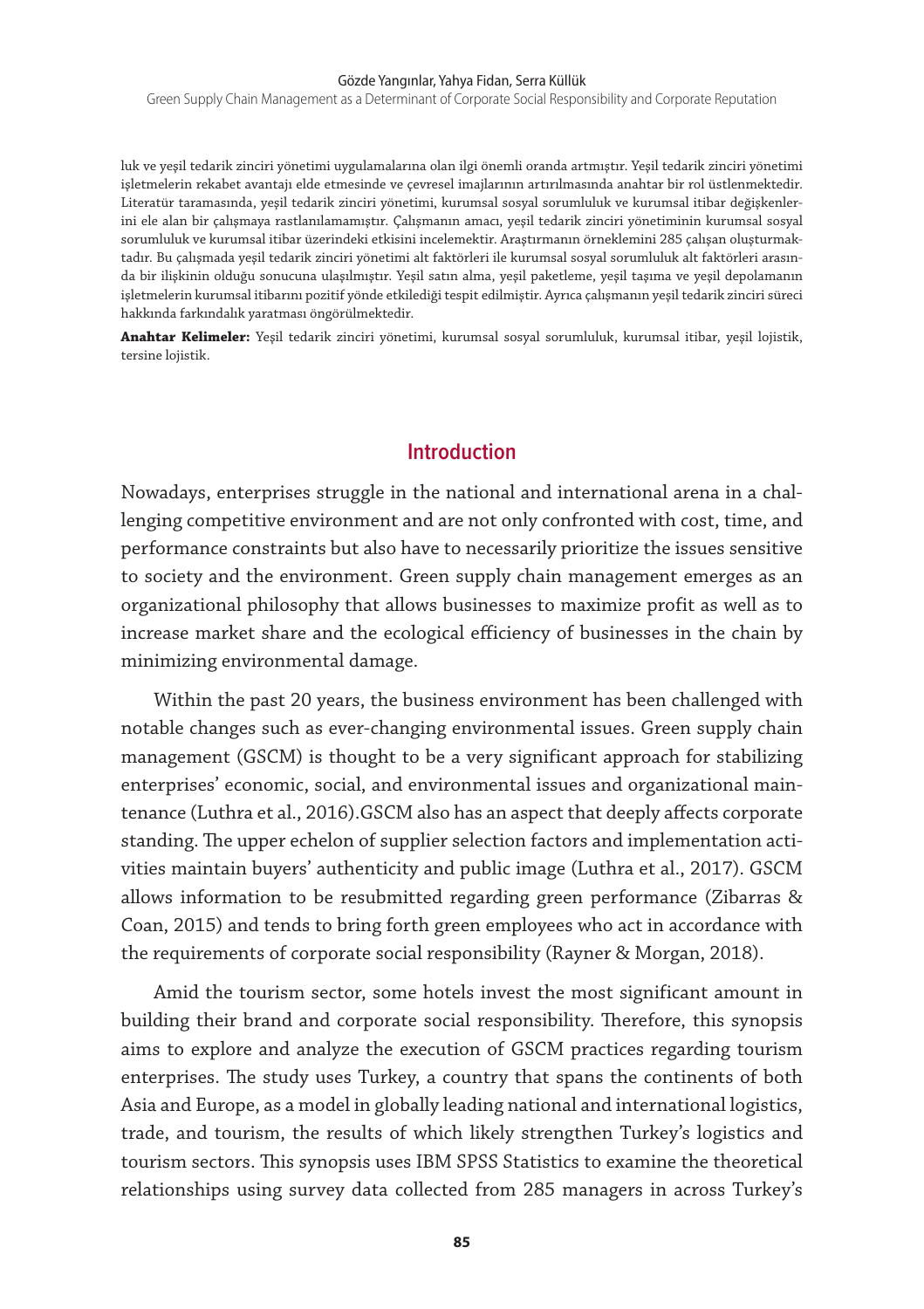national tourism sectors. SPSS is suitable for analyzing relationships among variables within a unified and theory-driven sample involving a green supply chain, corporate social responsibility, and corporate reputation. We can further explore apprehension of the theory of corporate reputations and corporate social responsibility by theoretically and empirically exploring the positive impact implementing green supply chains has had on the tourism industry.

The article consists of five sections. While Section 2 discusses theoretical knowledge, Section 3 examines the aim, scope, and method of the study. Section 4 involves the data analyses and results, while Section 5 wraps things up with the results and evaluations.

### **Theoretical Background**

#### **Green Supply Chain Management**

The concept of green supply chain has gained ground for enterprises coupled with their daily commitment to survival (Oliveira et al., 2018). GSCM is defined as the integration of green enterprise activities such as the green purchasing, green manufacturing, green packaging, green marketing, and reverse logistics that are involved in the flow of goods or services from primary sources to the customers receiving services (Gandi et al., 2015). Implementing green supply chain management involves operations with inner-workings of environmental management, green purchasing, eco-design, environmental concerns, customer cooperation, and reverse logistics within the constructs of suppliers, manufacturers, distributors, and customers (Geng et al., 2017).

GSCM integrates traditional supply chain management with strategies to protect the environment in all processes from the procurement of materials to the delivery of the product to the end consumer (Srivastara, 2007). This management approach not only reduces damage to the environment but also provides businesses with a significant competitive advantage. Yangınlar (2018) proved GSCM to affect enterprises' innovation and efficiency, increasing customer satisfaction and quality.

Today, enterprises focus on socially, ethically, and environmentally sensitive practices so as to make a difference or add value to their products and services; enterprises strive to be perceived as socially responsible corporate businesses. Özkaya (2010) suggested that green supply chain activities need to be adopted and social responsibility understanding need to be transformed into an organizational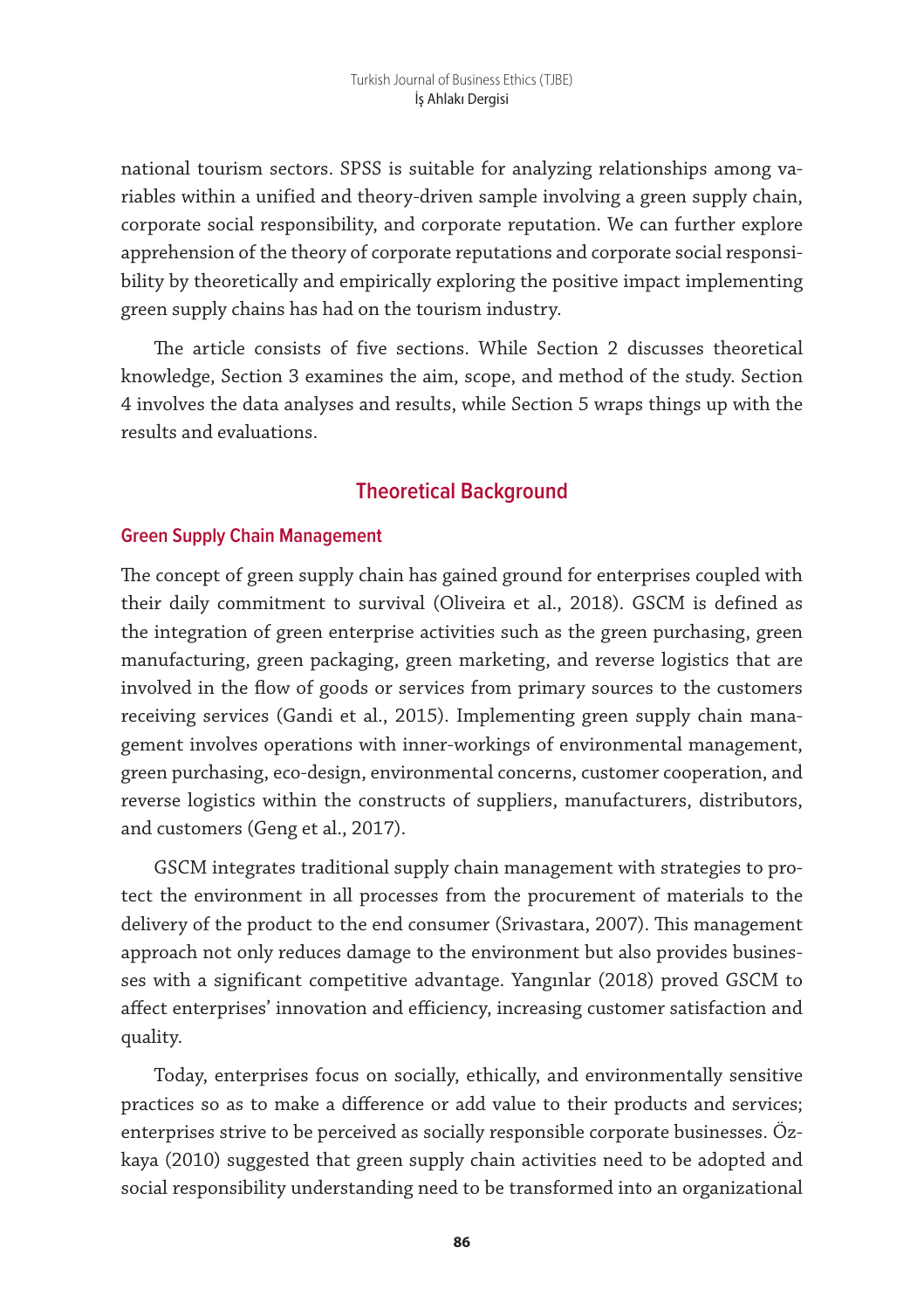philosophy. Yangınlar and Sarı (2017) concluded social responsibility pressures to be effective in implementing GSCM activities. Alkaya et al. (2016) found personal sensitivity to the environment and ecological sensitivity to drive consumers to purchase green products. Hoejmose et al. (2012) stated suppliers' production of environmentally friendly products and services to increase supplier reliability and senior management support to affect green purchasing activities. Özcan and Özgül (2019) pointed out that enterprises lack enough knowledge about green purchasing and explained the implementation of the green supply chain to depend on business cooperation with the supplier who has absorbed the green concept.

Green production is a concept that emerged in developed countries in the 1990s and aims to minimize negative environmental impacts throughout the industrial production process (Pang & Zhang, 2019). It has been adopted as an important approach in the design and production activities required for new product development and production system operations (Orji & Wei, 2016). Yıldız and Çavdar (2020) concluded green production to positively affect enterprises' environmental and economic performance. In addition, providing environmentally-friendly vehicles and transporting products using vehicles equipped with clean fuels technology shows consideration (Büyüközkan & Vardaloğlu, 2008).

Green warehousing allows goods to be kept up to date using the least amount of energy and restocking to be correctly determined. Enterprises gain a competitive advantage by optimizing their storage capacity using green warehousing activities (Akandere, 2019). Green packaging involves the processes used to protect products from external factors; they consist of non-scarce recyclable natural resources where energy consumption is minimized during production (Özgüven Tayfun & Ölçü, 2015). Within the framework of green packaging, attention is paid to activities such as reducing unnecessary packaging, developing packaging tools that can be used more than once, and using environmentally friendly packaging materials. The scarcity of materials used in green packaging and level of energy used to produce packaging materials are taken into account, as well as the reusability and recyclability of the packaging materials.

Reverse logistics is the process of efficiently planning and implementing material flow and information and includes many activities such as the recovery of materials in the opposite direction of the traditional supply chain or the destruction, regeneration, or reuse of materials using an appropriate method (Fleischmann et al., 2001). Moreover, reverse logistics involved in the flow of goods or services from primary sources to end customers can be found following the same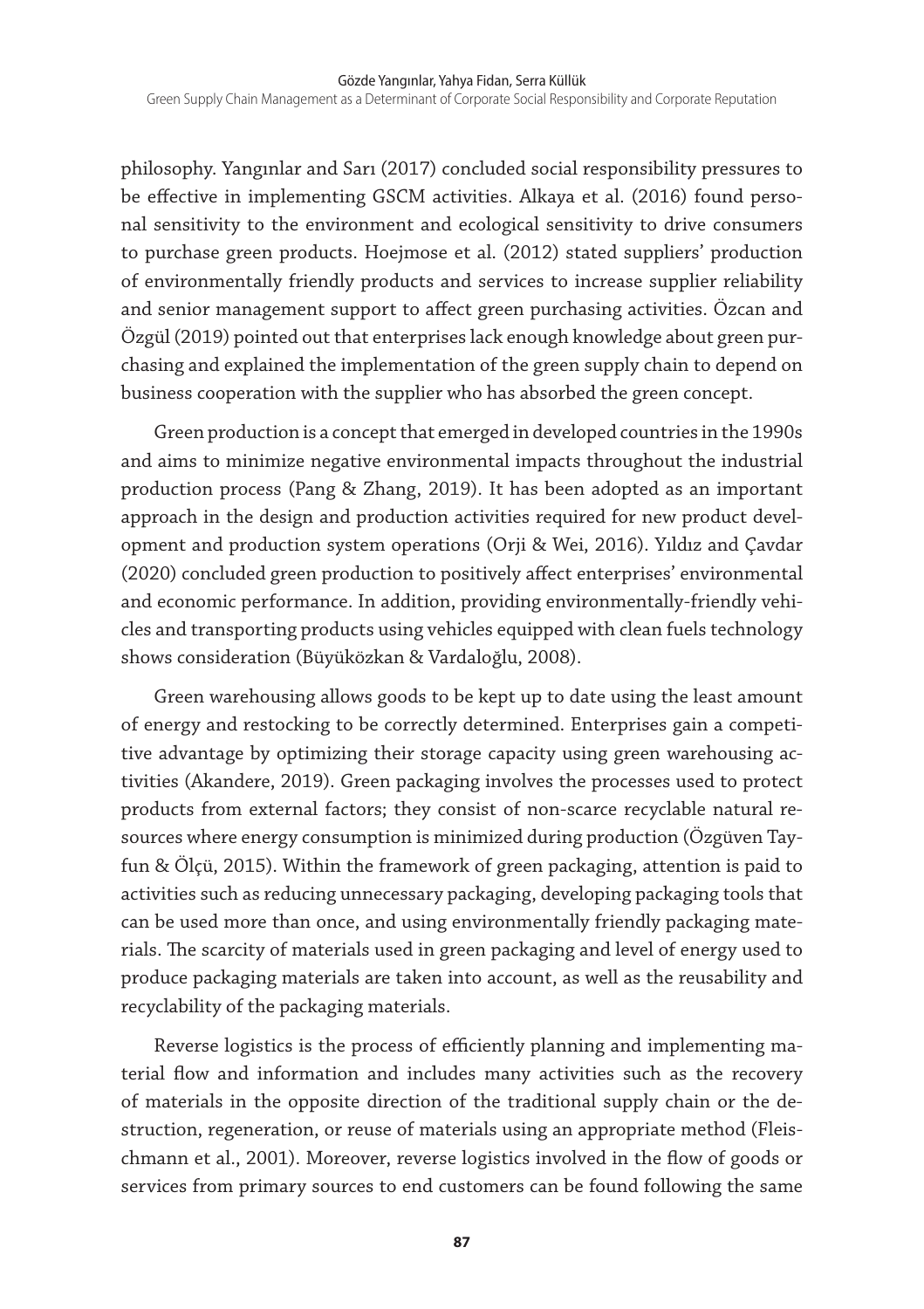standards (Gandhi et al., 2015). Zarbakhshnia et al.'s (2020) analysis showed reverse logistics to not only provide profits with the renewal of used products but to also help balance recycling and disposal activities and environmental and economic issues. Yangınlar (2019) pointed out reverse logistics activities to increase enterprises' brand value and to play a key role in ensuring customer satisfaction. Uslu and Akçadağ (2012) proved reverse logistics activities to gain effective and efficient functions in pharmaceutical enterprises.

As predicted, inbound and outbound logistics, reverse logistics, production process, quality, efficiency, and customer requirements all enjoy successful execution due to GSCM, which depends on the unification and coordination of business segments. A worldwide organization's willingness, organizational environmental policies, and upper management staff with positive attitudes toward the green supply chain affects how GSCM is adopted (Blok et al., 2015). Stakeholders taking a firm stance also contributes toward the main factor in fostering GSCM activities (Stekelorum, 2019). Nowadays, customers are becoming more and more aware of the increasing and in some cases dire environmental issues and are one of the most prominent stakeholders for ramping up demand for green products. Investigations of drivers' adoption of green activities have emerged from several external and internal groups and stakeholders (e.g., regulatory entities, competitors, internal factors, supply chain members, community groups, products, and internal process). Organizational culture also authorizes enterprises to act in harmony with the environment (Hsu et al., 2013). Wolf (2014) stressed green supply chain practices to impact enterprises' corporate social responsibility strategies, which solidifies the idea of less pressure from internal and external stakeholders. Internal and external corporate social responsibility (CSR) is closely interwoven with GSCM. Internal CSR urges employees to have a positive outlook toward enterprises that may also urge employees to optimize business processes (Sen et al., 2006). Enterprises that perform external CSR nurture creative value for the environment and society and make strategic decisions by taking the environment and society into account (Thong & Wong, 2018).

Micheli et al. (2020) argued the follow-through of GSCM practices to potentiate an enterprise's performance and to be able to very likely motivate supply chain managers as well as policymakers. One influential aspect in the success of green supply chain initiatives is full inter-departmental coordination and the support from upper management. In this way, enterprises can viably achieve their environmental goals (Zsidisin & Siferd, 2001). GSCM is an organizational construct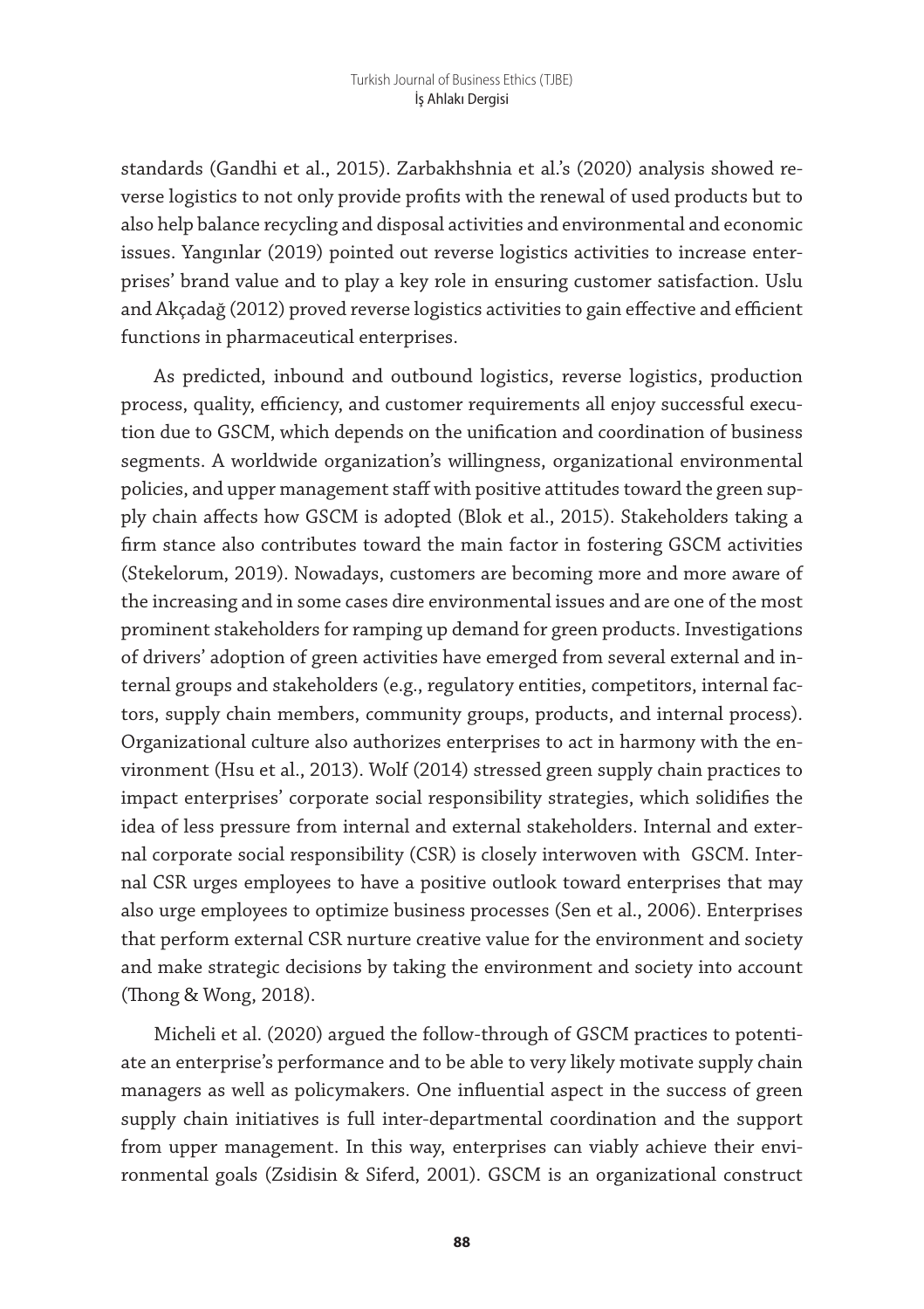that will likely reduce damage to the environment (Hervani et al., 2005). Executing GSCM strategies are effective at reducing the cost of purchasing materials and energy consumption (Mathiyazhagan et al., 2013). In additional, green image development strategies in transactions are a driving force for focusing on green supply chain applications (Testa & Iraldo, 2010).

Green supply chain management implementation is a management duty companies enact across a supply chain to decrease pollution and energy consumption and improve long-term sustainability (Zhu et al., 2008). GSCM is also an approach that reduces costs and decreases carbon emissions (Jemai et al., 2020). GSCM is considered to be an optimal way for companies to maintain higher commercial profits and achieve supply chain management by diminishing wasted resources and developing ecological efficiency (Zaid et al., 2018).

#### **Corporate Social Responsibility and Corporate Reputation**

CSR has become a notable concept for academicians and business operations alike with regard to attracting the attention of all stakeholders and pressuring business enterprises (Hervani et al., 2017; Villena, 2019). CSR is defined as the organizational actions and policies that aim to meet stakeholders' expectations and are a resource for developing economic, social, and environmental performance (Aguinis & Glavas, 2012). CSR allows businesses to uncover the social and environmental concerns in their commercial activities and their willingness in their interplay with stakeholders. Environmental initiatives have been adopted at every stage in supply chain management (e.g., retailers, wholesalers, freight forwarders, distributors, manufacturers). Enabling social and environmental obligations is a challenging strategy that becomes notably convenient when adjacent activities align with an enterprise's core business (Porter & Kramer, 2006). Enterprises tend to differentiate from one another and improve their corporate reputation by including CSRs in their strategic corporate marketing (Balmer et al., 2011). CSR serves as a source of customer effectiveness in business activities and acts as a control mechanism ensuring environmental sustainability (Atagan Çetin et al., 2019).

The very core of CSR aims to extinguish and capture the most outstanding concerns of the masses regarding companies and social relationships (e.g., benefits, environmental pollution, product quality; Zhang et al., 2012). CSR policies drive all operable business departments to adopt green ideologies (Jamali et al., 2015). Lee et al. (2018) stressed the need to acknowledge CSR not only for the economic benefits it offers to businesses but also for the needs of society, the environment,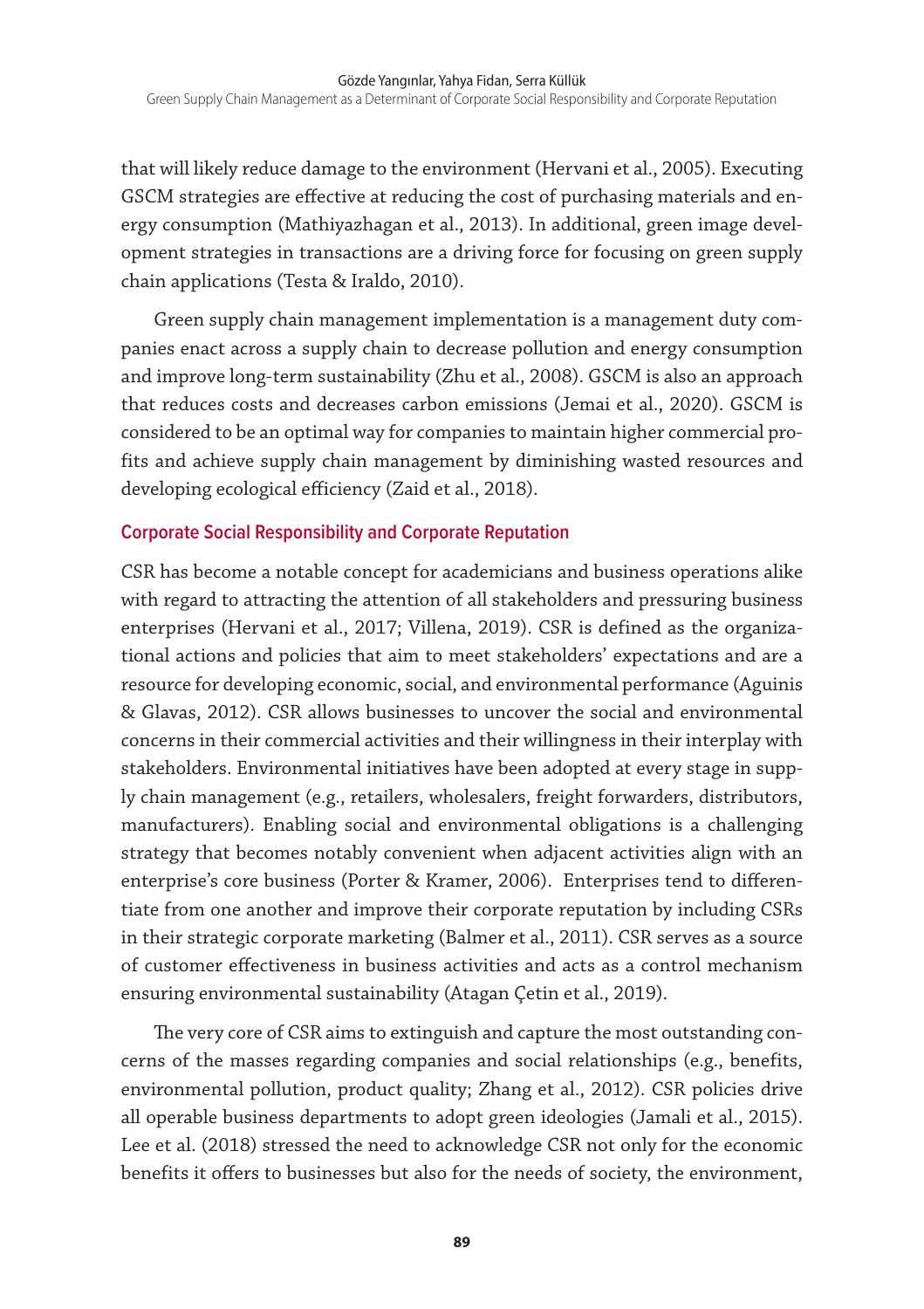employees, and customers. Meng et al. (2012) mentioned CSR to help businesses obtain a greater share of the market and to create a competitive leverage in the supply chain due to the contradistinction of the product segment. Song et al. (2016) analyzed CSR-awareness being impinged on enterprises' supply chain decisions and proved enterprises with strong CSR-awareness to have improved performance. Dai et al. (2017) concluded purchasing decisions to be firmly fixed upon the pricing gap between suppliers and customers' willingness to pay; the smaller the price difference, the more customers are willing to pay and the more inclined suppliers are to adopt CSR.

CSR contributes to the formation of intangible assets for organizations and leads to the formation of corporate reputation (Bear et al., 2010). In the 1950s when the idea of corporate image became prominent, the concept of corporate reputation (CR) also began being taken into account in the literature (Bennett & Kottasz, 2000). Moreover, corporate branding is outlined as a validation point of an enterprise's product and service quality; it has an intangible position that enterprises establish over time (Wang et al., 2016; Love et al., 2017). CR is considered within the view of how a firm perceives itself, how others perceive them, and its relationship with other organizational structures (Chun, 2005). CR is a perceptual structure that designates positive or negative degree to which business stakeholders generally assess the company (Dowling & Moran 2012). Podnar and Golob (2017) indicated CR to be an assessment of past perceptions and long-term views toward a business.

The first condition of having a good CR in the market is the quality of the goods and services an enterprise produces and customer satisfaction in regard to having needs met. The quality of a company's goods and services is an effective factor in forming its CR (Cravens et al. 2003). In order to create customer satisfaction, managers should give importance to employee satisfaction. CR plays a key role in creating customer loyalty, being financially stronger, creating value for shareholders, and hiring high-quality employees.

Because employees interact with both customers and other stakeholders and are a reflection of a company, CR is one of the few values that encompass the entire organization with the potential to generate long-term benefits (Cravens & Goad Oliver, 2006). Enterprises gain CR slowly and incrementally. Leaders and managers have important roles in developing reputation. The leader or manager should instill confidence in both their employees and their customers. The extent to which leaders are honest has become important in recent years regarding society's pers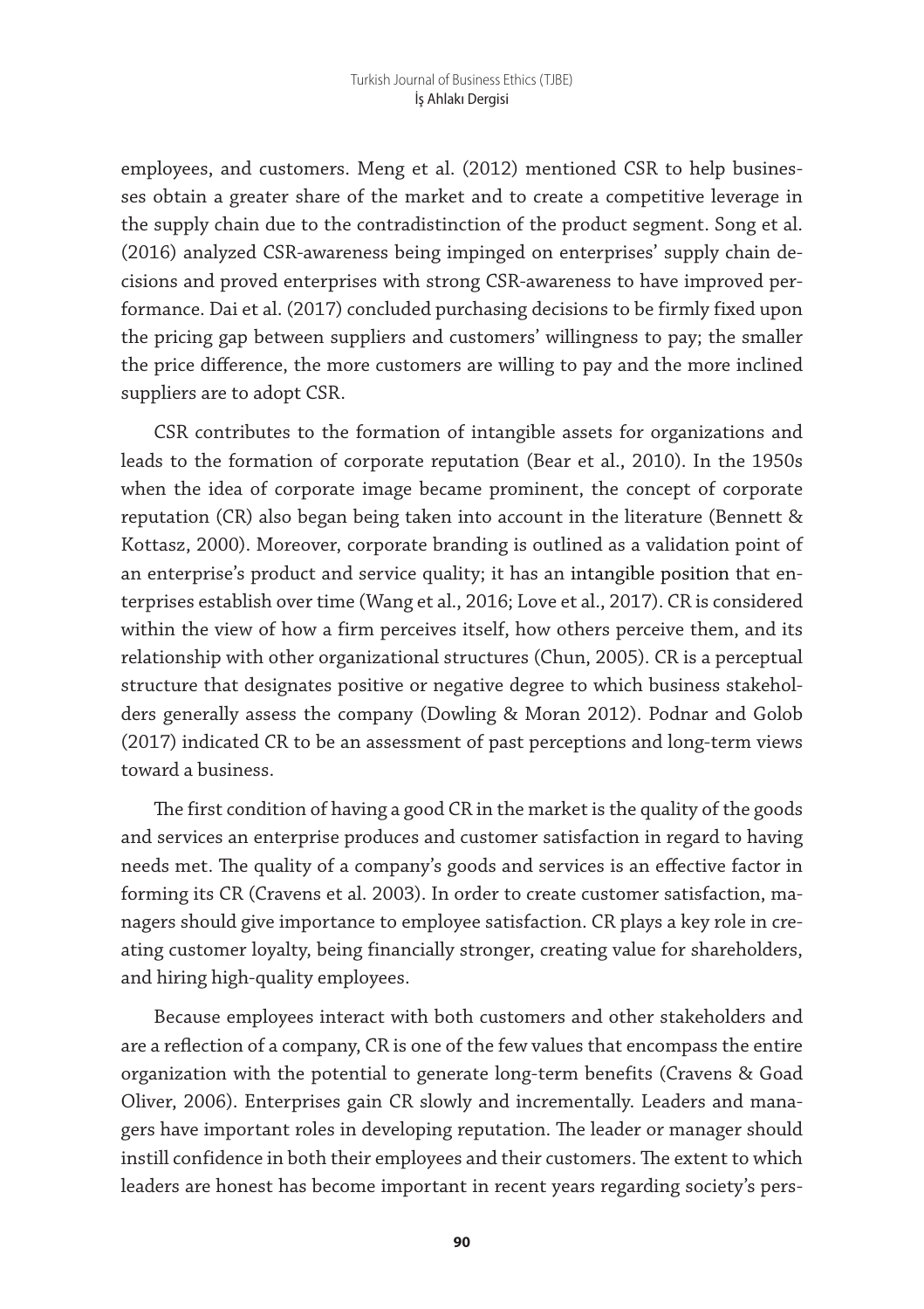pective toward businesses, because a business' reputation is negatively affected by leaders representing a business who are dishonest and feel no social responsibility toward society.

#### **Method**

This study investigates the effects of green supply chain management on corporate reputation and corporate social responsibility and is conducted over tourism enterprises as they experience intense competition. With its labor-intensive nature, tourism enterprises are vital for GSCM. The need exists to implement GSCM in the tourism sector in Turkey as the traditional supply chain practices are not able to meet international standards of quality and environmental awareness is steadily increasing. Tourism businesses face many problems increasing their economic, social, and environmental performance and improving their corporate reputation. GSCM practices lead tourism enterprises to increase their performance and develop CSR (Do et al., 2020).

The universe of the research is composed of the tourism enterprises operating in Istanbul. The sample of the study includes 285 managers from five enterprises. The research data for this study have been collected from 5-star tourism enterprises. The questionnaires were spread over a network of tourism enterprises from January to April 2020. In order to test whether the questionnaire applied in the research is valid and suitable for the purpose of the research, a pilot survey was first conducted for 30 managers in tourism enterprises. A 5-point Likert-type scale was used in all propositions apart from questions regarding demographics.

The Green Supply Chain Management Scale (GSCM Scale) developed by Korucuk (2018) and the Corporate Social Responsibility Scale (CSR Scale) developed by Gürlek and Tuna (2019) are used as some of the data collection tools. The Corporate Reputation Scale was compiled from Dayanç Kıyat and Şimşek's (2018) study. The questionnaire consists of two main parts. The first part has five questions for determining the participants' demographic characteristics. The second part involves the Corporate Social Responsibility Scale (17 questions), the Corporate Reputation Scale (17 questions), and the Green Supply Chain Management Scale (36 questions). The GSCM Scale has a total of 6 sub-factors: green procurement, green production, green packaging, green transportation, green storage, and reverse logistics. The CSR Scale is grouped under 4 sub-factors (CSR toward community, CSR toward employees, CSR toward environment, and CSR toward customers).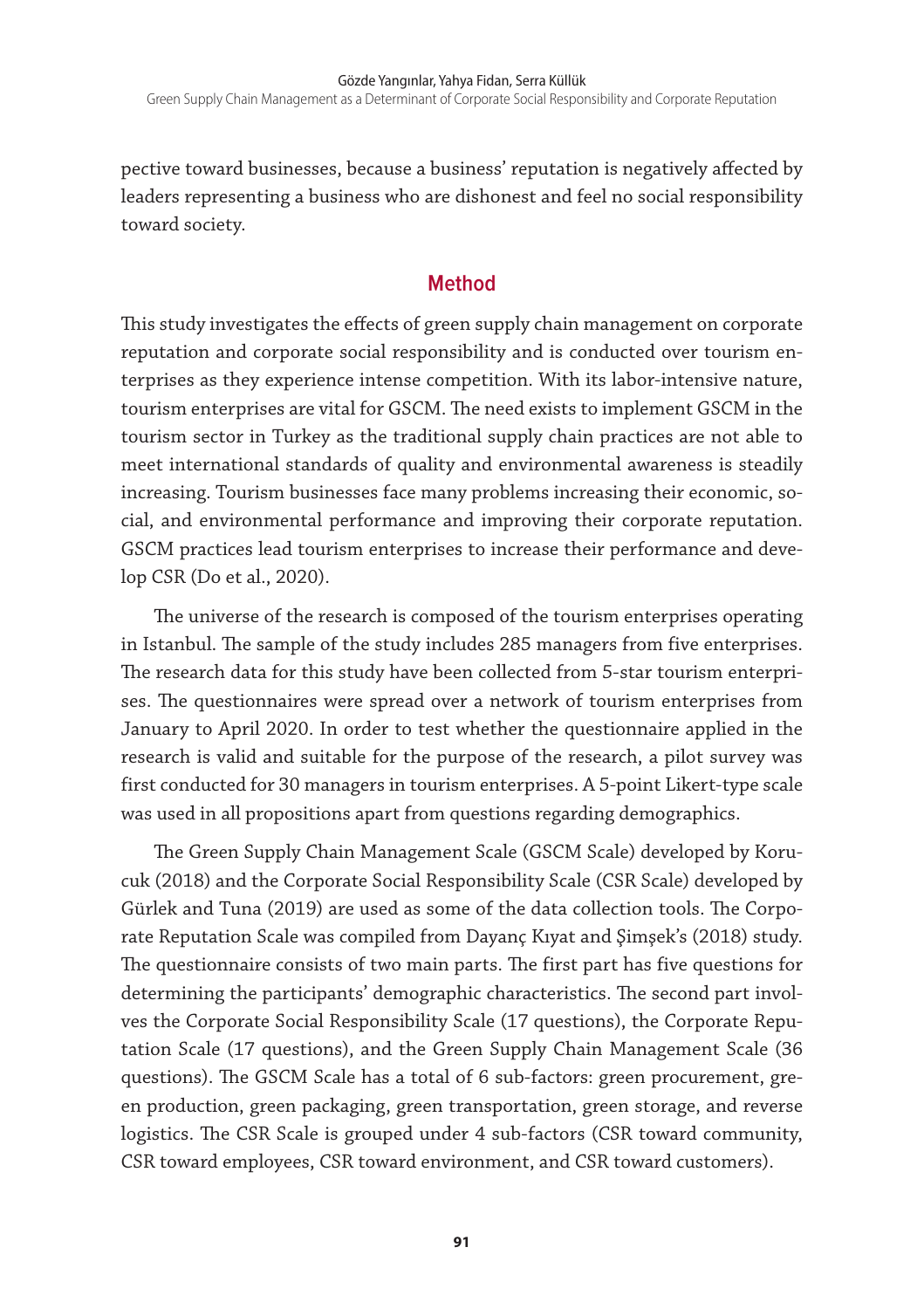

*Figure 1*. The research model and hypotheses' relations.

## **Findings**

The frequency distributions and percentages for the participants in the study regarding gender, age, education level, title, and years employed in the enterprise are presented in Table 1.

| Table 1. Demographic Distribution of Participants |                    |        |                      |                  |        |  |  |  |
|---------------------------------------------------|--------------------|--------|----------------------|------------------|--------|--|--|--|
| Gender                                            | $\overline{\bf n}$ | $\%$   | <b>Education</b>     | $\boldsymbol{n}$ | $\%$   |  |  |  |
| Female                                            | 157                | 55.1   | High school          | 100              | 35.0   |  |  |  |
| Male                                              | 128                | 44.9   | Undergraduate        | 70               | 24.6   |  |  |  |
| Total                                             | 285                | 100.00 | University           | 84               | 29.5   |  |  |  |
| Age                                               | n                  | %      | Master               | 31               | 10.9   |  |  |  |
| 18-25                                             | 57                 | 20.0   | Total                | 285              | 100.00 |  |  |  |
| 26-35                                             | 97                 | 34.0   |                      |                  |        |  |  |  |
| 36-45                                             | 69                 | 24.2   | <b>Work Sector</b>   | $\boldsymbol{n}$ | $\%$   |  |  |  |
| 46-55                                             | 47                 | 16.5   | Administration       | 21               | 7.4    |  |  |  |
| 56 and above                                      | 15                 | 5.3    | Human resources      | 22               | 7.7    |  |  |  |
| Total                                             | 285                | 100.00 | Logistics / Store    | 30               | 10.5   |  |  |  |
|                                                   |                    |        | Sales and marketing  | 25               | 8.8    |  |  |  |
| <b>Work Time</b>                                  | n                  | $\%$   | Food / Beverage      | 42               | 14.7   |  |  |  |
| Less than 1 year                                  | 22                 | 7.7    | Accounting / Finance | 28               | 9.8    |  |  |  |
| 1-3 year                                          | 84                 | 29.5   | Front office         | 27               | 9.5    |  |  |  |
| 4-6 year                                          | 66                 | 23.2   | Housekeeping         | 43               | 15.1   |  |  |  |
| 7-9 year                                          | 48                 | 16.8   | Technical service    | 24               | 8.4    |  |  |  |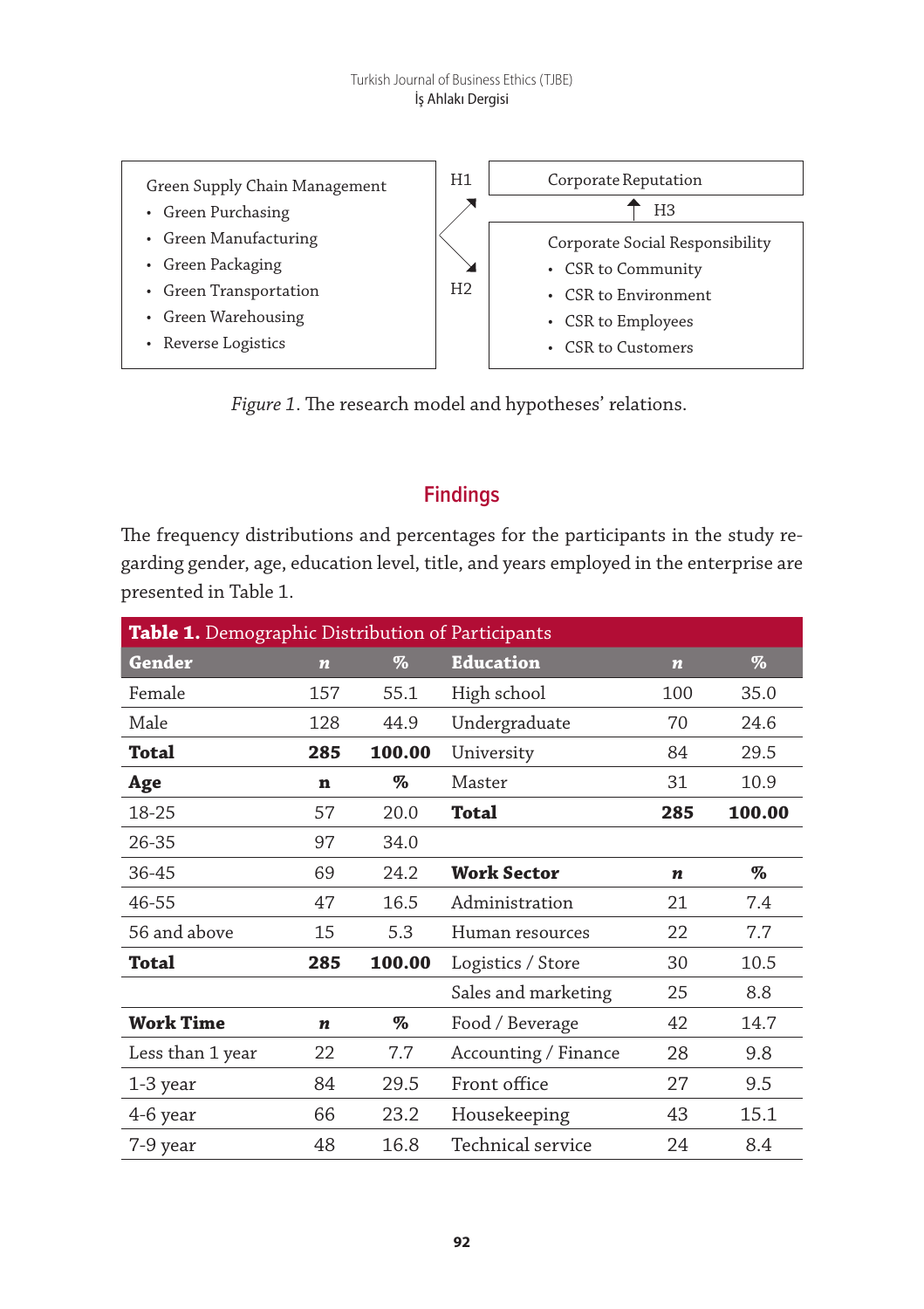Green Supply Chain Management as a Determinant of Corporate Social Responsibility and Corporate Reputation

| 10-15 year            | 35  | 12.3 Other        | 23  | 8.1    |
|-----------------------|-----|-------------------|-----|--------|
| 15 years and above 30 |     | 10.5 <b>Total</b> | 285 | 100.00 |
| Total                 | 285 | 100.00            |     |        |

When examining the demographic characteristics of the participants in Table 1, 55.1% of those who answered the questionnaire are men and 44.9% are women. When looking at age ranges, 20% are between 18-25 years old, 34% are between 26-35 years old, 24.2% are between 36-45 years old, 16.5% are between 46-55 years old, and 15% are 56 years old or older. Of the participants in the study, 35.1% were determined to have a high school education, 24.6% to have an associate degree, 29.5% to have an undergraduate education, and 10.9% to have a graduate education. These results show the study participants to have high education levels.

Factor analysis was applied separately to examine the factor structure of the GSCM, CR, and CSR Scales on the questionnaire form. The suitability of the data for factor analysis was evaluated using the Kaiser-Meyer-Olkin (KMO) coefficient and Bartlett sphericity test. To determine the validity of the scales used in the study and what the basic factors are, factor analyses were applied using the commonly preferred varimax technique.

| Table 2. Results from the Reliability and KMO Analyses |                                |                     |            |  |  |  |  |  |
|--------------------------------------------------------|--------------------------------|---------------------|------------|--|--|--|--|--|
| Scale                                                  | Number of<br><b>Statements</b> | Cronbach's<br>Alpha | <b>KMO</b> |  |  |  |  |  |
| Green Supply Chain Management Scale                    | 36                             | 0.991               | 0.962      |  |  |  |  |  |
| Green Supply                                           | 7                              | 0.962               |            |  |  |  |  |  |
| Green Production and Materials Management              | 6                              | 0.968               |            |  |  |  |  |  |
| Green Packaging                                        | 6                              | 0.971               |            |  |  |  |  |  |
| Green Transportation                                   | 6                              | 0.973               |            |  |  |  |  |  |
| Green Warehousing                                      | 7                              | 0.953               |            |  |  |  |  |  |
| Reverse Logistics                                      | $\overline{4}$                 | 0.974               |            |  |  |  |  |  |
| Corporate Social Responsibility Scale                  | 17                             | 0.990               | 0.949      |  |  |  |  |  |
| CSR to Community                                       | 5                              | 0.984               |            |  |  |  |  |  |
| CSR to Environment                                     | 4                              | 0.965               |            |  |  |  |  |  |
| CSR to Employees                                       | 4                              | 0.971               |            |  |  |  |  |  |
| CSR to Customers                                       | 4                              | 0.993               |            |  |  |  |  |  |
| Corporate Reputation Scale                             | 17                             | 0.991               | 0.959      |  |  |  |  |  |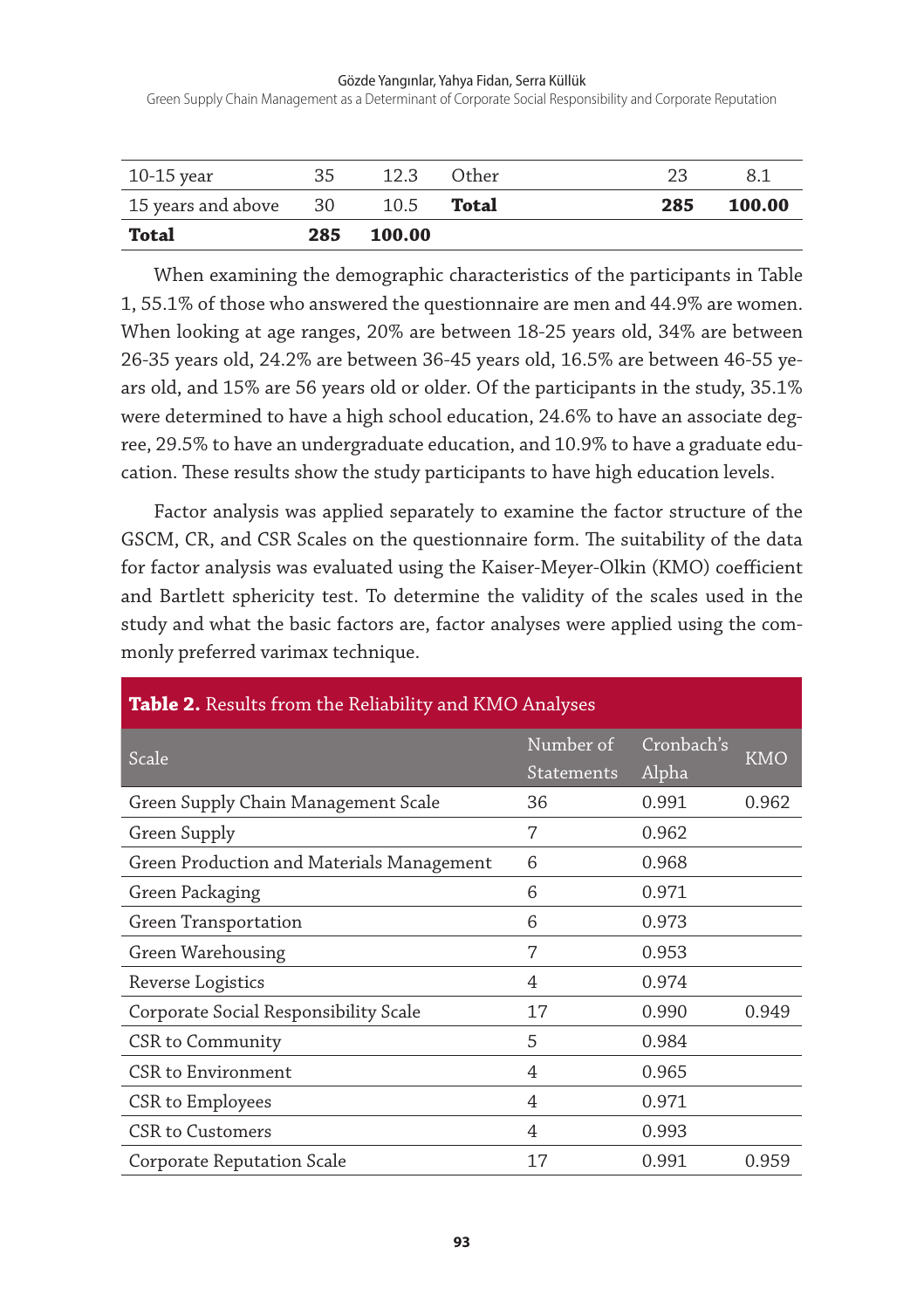According to Table 2, the reliability coefficients for the GSCM Scale consisting of 6 sub-dimensions, for the CSR Scale consisting of 5 sub-dimensions, and for the CR Scale were all found to be greater than 0.9.

As a result of the analyses, the scales are seen to be both valid and reliable. As a result of the Bartlett test, the distribution is seen to approximate normal distribution and the data to be suitable for factor analysis. The KMO value for the GSCM Scale is 0.962, for the CR Scale is 0.959, and for the CSR Scale is 0.949. The KMO values for the sub-factors from the GSCM and CSR Scales are also greater than 0.8. Factor analysis values greater than 0.8 are considered perfect.

| Table 3. Factor Analysis of the Green Supply Chain Management Scale |         |            |  |  |  |  |
|---------------------------------------------------------------------|---------|------------|--|--|--|--|
|                                                                     | Factor  | % Variance |  |  |  |  |
|                                                                     | Loading |            |  |  |  |  |
| <b>Green Supply</b>                                                 |         |            |  |  |  |  |
| Purchasing costs decrease in our enterprise with green              | 0.882   |            |  |  |  |  |
| procurement.                                                        |         |            |  |  |  |  |
| Environmental sensitivity is paid attention to in raw mate-         |         |            |  |  |  |  |
| rials, semi-finished products, and products purchased at our        | 0.908   |            |  |  |  |  |
| enterprise.                                                         |         |            |  |  |  |  |
| Environmental sensitivity is taken into consideration when          |         |            |  |  |  |  |
| choosing which technological equipment to purchase for our          | 0.873   |            |  |  |  |  |
| enterprise.                                                         |         |            |  |  |  |  |
| Our company prefer suppliers that comply with ISO14001              |         | 81.674     |  |  |  |  |
| when purchasing materials.                                          | 0.916   |            |  |  |  |  |
| Our company often purchases environmentally friendly                |         |            |  |  |  |  |
| 0.916<br>products that can be recycled.                             |         |            |  |  |  |  |
| Environmentally friendly product or organic product certifi-        | 0.920   |            |  |  |  |  |
| cation is sought when supplying products to our enterprise.         |         |            |  |  |  |  |
| The suppliers with which our enterprise has worked are              |         |            |  |  |  |  |
| evaluated in terms of environmental practices.                      | 0.910   |            |  |  |  |  |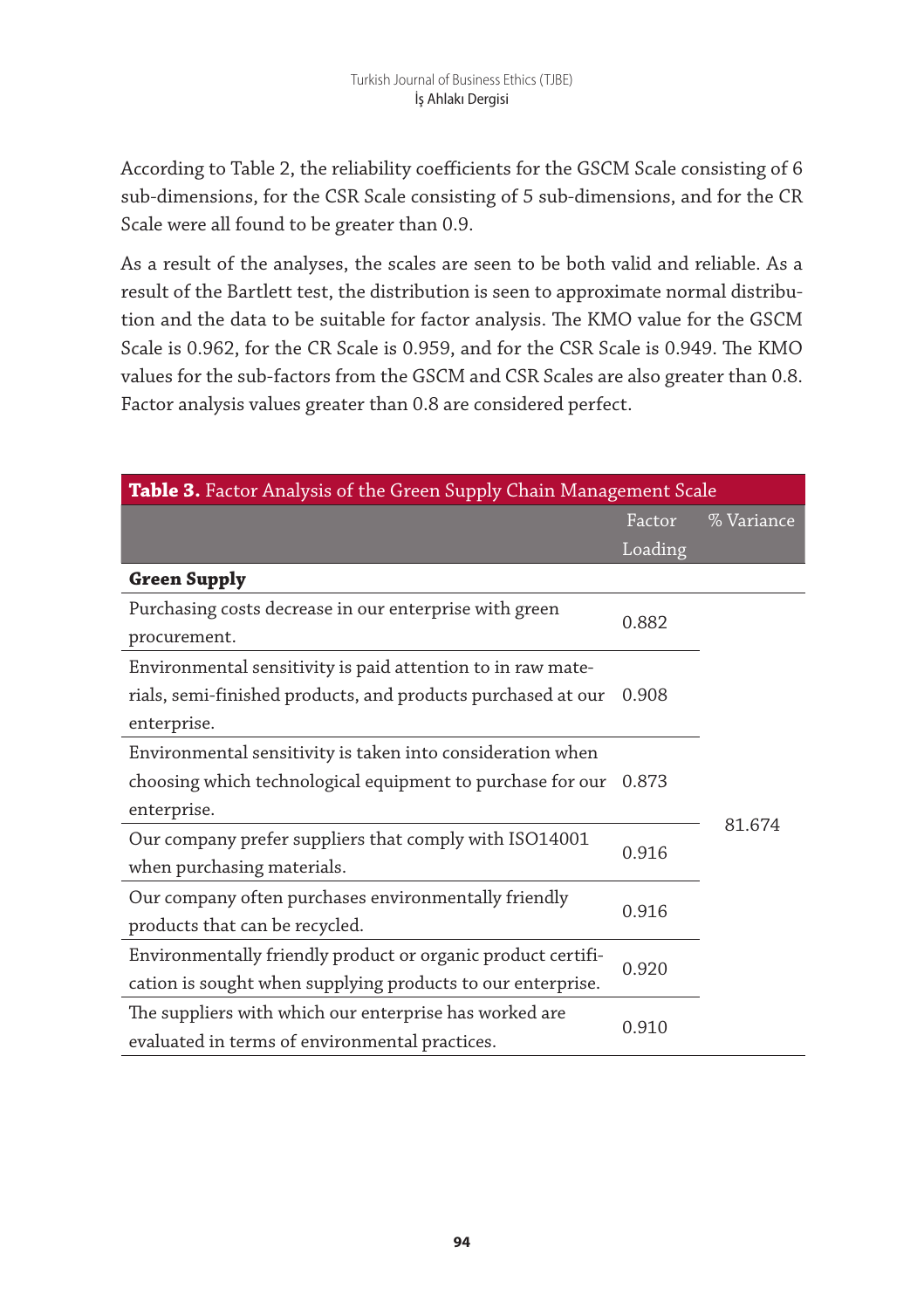Green Supply Chain Management as a Determinant of Corporate Social Responsibility and Corporate Reputation

| <b>Green Production and Materials Management</b>             |       |        |
|--------------------------------------------------------------|-------|--------|
| Our company pays attention to green product design with a    |       |        |
| green production and material management approach.           | 0.947 |        |
| Our company aims to reduce waste and pollution with its      |       |        |
| green production and material management approach.           | 0.920 |        |
| Operating costs decrease with the green production and       |       |        |
| materials management approach.                               | 0.955 |        |
| Our company has a management approach that serves            |       |        |
| reproduction and reuse opportunities with its green produc-  | 0.942 | 86.536 |
| tion and material management approach.                       |       |        |
| Our company aims to reduce the use of raw materials and      |       |        |
| energy with its green production and material management     | 0.878 |        |
| approach.                                                    |       |        |
| While our enterprise is supplying the material, it always    |       |        |
| checks whether the material has an environmental message     | 0.937 |        |
| or sign.                                                     |       |        |
| <b>Green Packaging</b>                                       |       |        |
| Our enterprise takes care to perform green packaging acti-   |       |        |
| vities for reducing negative outcomes such as breakage or    | 0.962 |        |
| deterioration of materials.                                  |       |        |
| Our company saves energy with its green packaging            |       |        |
|                                                              | 0.951 |        |
| approach.                                                    |       |        |
| Our company reduces packaging waste and increases the        |       |        |
| efficiency of the recycling systems with its green packaging | 0.949 |        |
| approach.                                                    |       | 87.827 |
| Our enterprise reduces weight with its green packaging       |       |        |
| practices.                                                   | 0.958 |        |
| Our company aims to reduce costs with green packaging        |       |        |
| practices.                                                   | 0.952 |        |
| Our company pays attention to the size and shape of the      |       |        |
| packages and the use of environmentally friendly materials.  | 0.846 |        |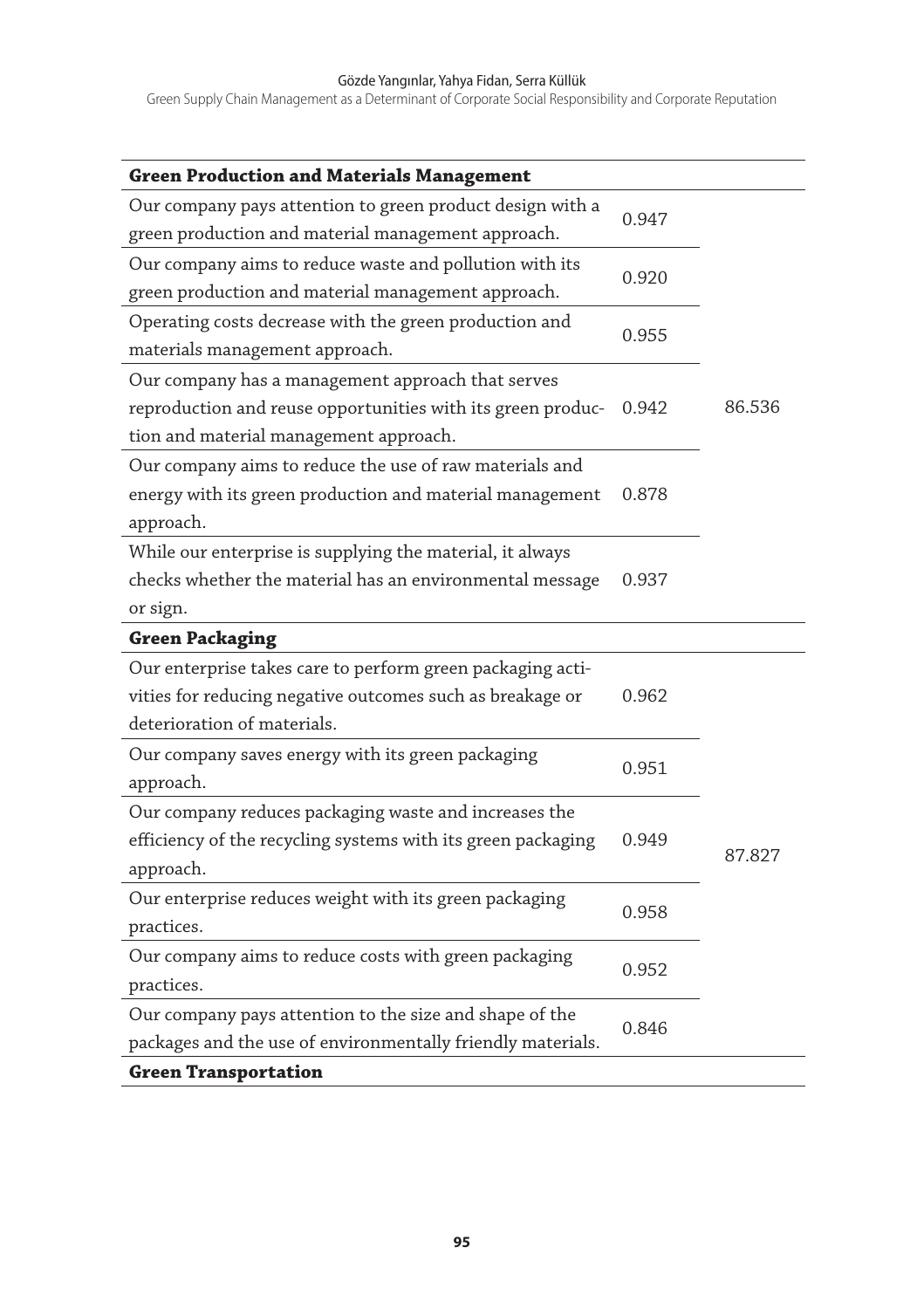| Our enterprise generally uses electronic information sys-           | 0.873 |        |  |
|---------------------------------------------------------------------|-------|--------|--|
| tems related to green transportation.                               |       |        |  |
| Our company uses green vehicles that cause the least harm           | 0.966 |        |  |
| to the environment regarding green transportation.                  |       |        |  |
| Our enterprise selects the most reasonable delivery model           | 0.974 |        |  |
| for green transportation.                                           |       | 88.384 |  |
| Our company uses less fuel and loads better thanks to green         | 0.973 |        |  |
| transportation.                                                     |       |        |  |
| Thanks to green transportation, our enterprise ensures              | 0.964 |        |  |
| reduced costs by planning shipment routes and times.                |       |        |  |
| Green transportation allows for effective loading plans to be       | 0.885 |        |  |
| made in our company.                                                |       |        |  |
| <b>Green Warehousing</b>                                            |       |        |  |
| Energy and water use is monitored economically in our               | 0.854 |        |  |
| company by means of green warehousing.                              |       |        |  |
| Our company takes care to use wind, solar and geothermal resour-    |       |        |  |
| ces instead of fossil fuels for heating and cooling its warehouses. | 0.838 |        |  |
| Our company prefers electric tools and equipment instead of         | 0.900 |        |  |
| fossil fuels in the tools and equipment used in its warehouses.     |       |        |  |
| Our warehouses use automatic closing doors.                         | 0.880 | 78.737 |  |
| Warehouse management systems applications reduce the                |       |        |  |
| use of paper in our enterprise.                                     | 0.900 |        |  |
| Our warehouses use recyclable containers and packaging.             | 0.938 |        |  |
| Green warehousing practices help reduce inventory and               |       |        |  |
| transportation costs.                                               | 0.897 |        |  |
| <b>Reverse Logistics</b>                                            |       |        |  |
| Product returns and reuse of materials are effectively done         |       |        |  |
| with reverse logistics practices in our enterprise.                 | 0.970 |        |  |
| Waste disposal is done economically in our enterprise.              | 0.966 |        |  |
| Repair and reproduction of products are carried out effi-           |       | 92.700 |  |
| ciently with green logistics practices in our company.              | 0.976 |        |  |
| Reverse logistics practices contribute to resource reduction        |       |        |  |
| in our enterprise.                                                  | 0.939 |        |  |

According to Table 3, GSCM is at an excellent level due to the load values for GSCM's sub-factors being greater than 0.8.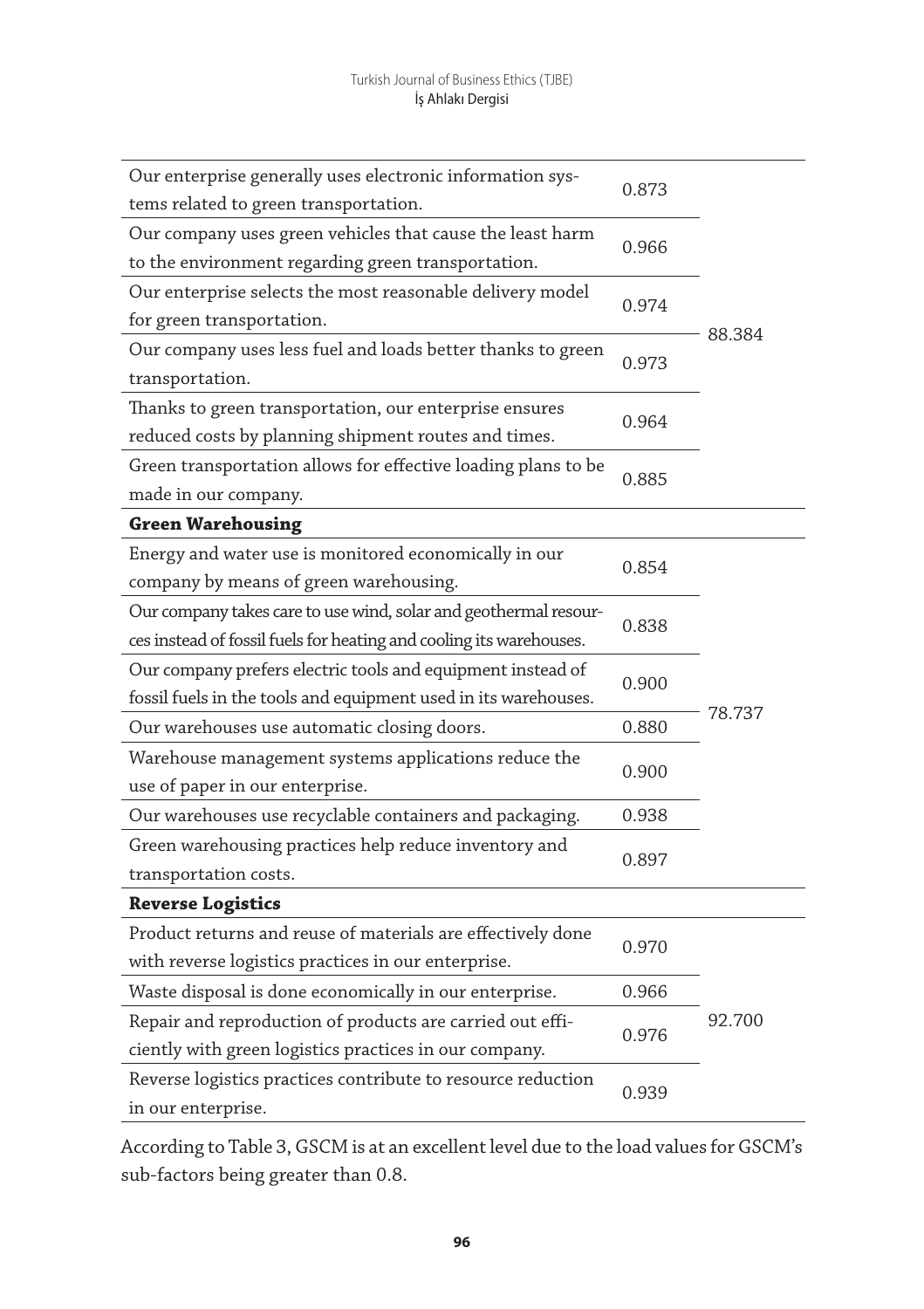Green Supply Chain Management as a Determinant of Corporate Social Responsibility and Corporate Reputation

|   | Table 4. Regression Analysis between Green Supply Chain Management and<br>Corporate Reputation |                |       |              |          |       |  |  |  |
|---|------------------------------------------------------------------------------------------------|----------------|-------|--------------|----------|-------|--|--|--|
|   | Coefficients <sup>a</sup>                                                                      |                |       |              |          |       |  |  |  |
|   | Model                                                                                          | Unstandardized |       | Standardized | T        | p     |  |  |  |
| B |                                                                                                | Coefficients   |       | Coefficients |          |       |  |  |  |
|   |                                                                                                | SE             | β     |              |          |       |  |  |  |
|   | (Constant)                                                                                     | 0.478          | 0.156 |              | 3.071    | 0.002 |  |  |  |
|   | Green Supply                                                                                   | 0.624          | 0.134 | 0.536        | 4.656    | 0.000 |  |  |  |
|   | Green Production &                                                                             | $-0.120$       | 0.192 | $-0.106$     | $-0.627$ | 0.531 |  |  |  |
|   | Materials Management                                                                           |                |       |              |          |       |  |  |  |
|   | Green Packaging                                                                                | 0.330          | 0.151 | 0.294        | 2.186    | 0.030 |  |  |  |
|   | Green Transportation                                                                           | $-0.256$       | 0.097 | $-0.243$     | $-2.646$ | 0.009 |  |  |  |
|   | Green Warehousing                                                                              | 0.209          | 0.103 | 0.189        | 2.030    | 0.043 |  |  |  |
|   | Reverse Logistics                                                                              | 0.155          | 0.108 | 0.148        | 1.437    | 0.152 |  |  |  |
|   | $P = 82.400$ ; $R = 0.800$ . $R^2 = 0.640$                                                     |                |       |              |          |       |  |  |  |

According to Table 4, the coefficient value for the regression model is seen to be 0.478. When examining the results from the multiple linear regression analysis, GSCM's sub-factors of green supply, packaging, transportation, and green storage are seen to positively affect corporate reputation. According to the *R*<sup>2</sup> value for the model, GSCM's sub-factors explain 64% of the variance in the dependent variable of corporate reputation.

According to the multiple linear regression analysis results in Table 5, the model has been determined to be significant. The factors of green procurement, green transportation, and reverse logistics are seen to positively affect corporate social responsibility towards society. The sub-factors of green supply chain management are able to define 61.9 % of its impact on social responsibility towards society.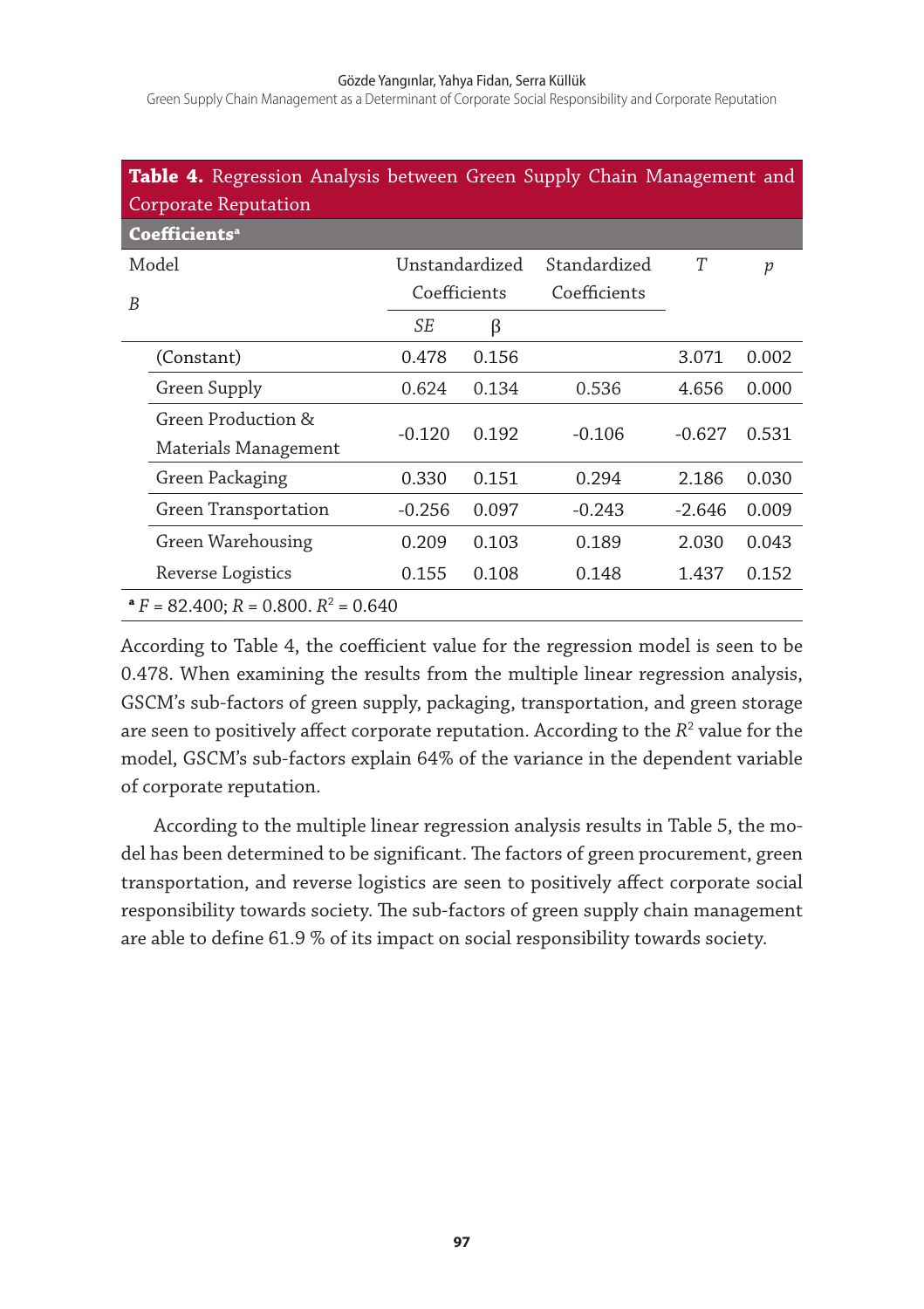|   | Table 5. Regression analysis between Green Supply Chain Management and CSR              |                |       |              |          |                  |  |  |  |
|---|-----------------------------------------------------------------------------------------|----------------|-------|--------------|----------|------------------|--|--|--|
|   | to Community                                                                            |                |       |              |          |                  |  |  |  |
|   | Coefficients <sup>a</sup>                                                               |                |       |              |          |                  |  |  |  |
|   | Model                                                                                   | Unstandardized |       | Standardized | T        | $\boldsymbol{p}$ |  |  |  |
| B |                                                                                         | Coefficients   |       | Coefficients |          |                  |  |  |  |
|   |                                                                                         | SE             | β     |              |          |                  |  |  |  |
|   | (Constant)                                                                              | 0.183          | 0.171 |              | 1.069    | 0.286            |  |  |  |
|   | Green Supply                                                                            | 0.652          | 0.148 | 0.524        | 4.422    | 0,000            |  |  |  |
|   | Green Production & Materi-<br>als Management                                            | $-0.010$       | 0.211 | $-0.008$     | $-0.048$ | 0.962            |  |  |  |
|   | Green Packaging                                                                         | 0.013          | 0.166 | 0.011        | 0.079    | 0.937            |  |  |  |
|   | Green Transportation                                                                    | $-0.277$       | 0.106 | $-0.246$     | $-2.603$ | 0.010            |  |  |  |
|   | Green Warehousing                                                                       | 0.215          | 0.113 | 0.182        | 1.899    | 0.059            |  |  |  |
|   | Reverse Logistics                                                                       | 0.380          | 0.119 | 0.338        | 3.201    | 0.002            |  |  |  |
|   | $P = 75.259$ ; R = 0.787; R <sup>2</sup> = 0.619; Dependent Variable = CSR to Community |                |       |              |          |                  |  |  |  |

|   | Table 6. Regression analysis between Green Supply Chain Management and CSR<br>to Environment |                |       |              |          |       |  |  |
|---|----------------------------------------------------------------------------------------------|----------------|-------|--------------|----------|-------|--|--|
|   | Coefficients <sup>a</sup>                                                                    |                |       |              |          |       |  |  |
|   | Model                                                                                        | Unstandardized |       | Standardized | T        | р     |  |  |
| B |                                                                                              | Coefficients   |       | Coefficients |          |       |  |  |
|   |                                                                                              | <b>SE</b>      | β     |              |          |       |  |  |
|   | (Constant)                                                                                   | 0.304          | 0.174 |              | 1.746    | 0.082 |  |  |
|   | Green Supply                                                                                 | 0.629          | 0.150 | 0.510        | 4.188    | 0,000 |  |  |
|   | Green Production and                                                                         | 0.054          | 0.215 | 0.045        | 0.251    | 0.802 |  |  |
|   | Materials Management                                                                         |                |       |              |          |       |  |  |
|   | Green Packaging                                                                              | 0.050          | 0.169 | 0.042        | 0.295    | 0.768 |  |  |
|   | Green Transportation                                                                         | $-0.283$       | 0.108 | $-0.255$     | $-2.615$ | 0.009 |  |  |
|   | Green Warehousing                                                                            | 0.290          | 0.115 | 0.248        | 2.519    | 0.012 |  |  |
|   | Reverse Logistics                                                                            | 0.213          | 0.121 | 0.192        | 1.763    | 0.079 |  |  |
|   | $P^*F = 68.611$ ; $R = 0.773$ ; $R^2 = 0.597$ ; Dependent Variable = CSR to Environment      |                |       |              |          |       |  |  |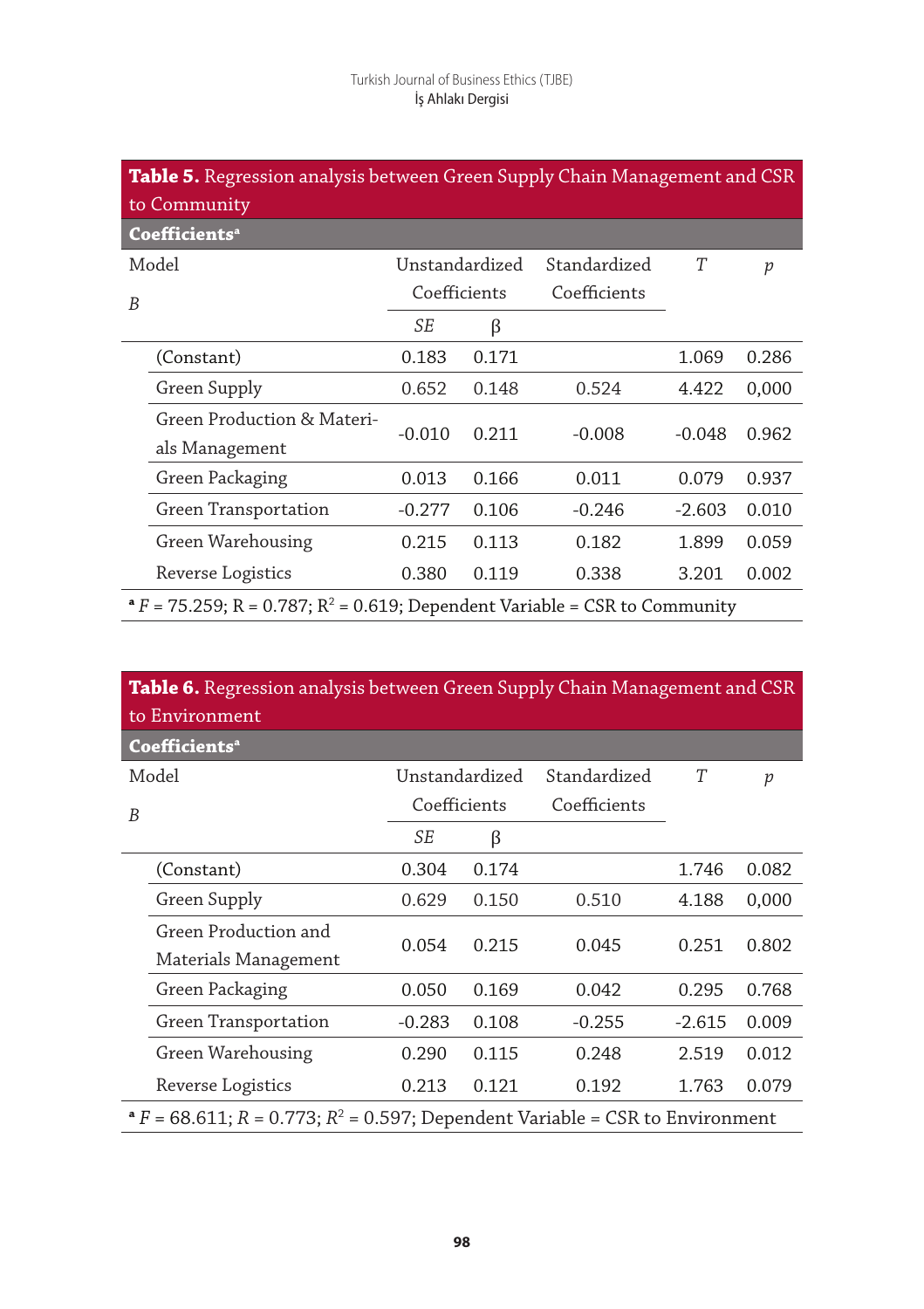According to Table 6, the established regression model is seen to be valid at a significance level of  $p = 0.001$  ( $F = 68.611$ ). The factors of green supply, green transportation, and green storage have been determined to positively affect corporate social responsibility toward the environment. A 1 unit change in the sub-factors of green supply chain management create a 77% change in corporate social responsibility toward the environment.

|   | <b>Table 7.</b> Regression Analysis for Green Supply Chain Management and CSR<br><b>Toward Employees</b> |              |                |              |          |                  |  |  |
|---|----------------------------------------------------------------------------------------------------------|--------------|----------------|--------------|----------|------------------|--|--|
|   | Coefficients <sup>a</sup>                                                                                |              |                |              |          |                  |  |  |
|   | Model                                                                                                    |              | Unstandardized | Standardized | T        | $\boldsymbol{p}$ |  |  |
| B |                                                                                                          | Coefficients |                | Coefficients |          |                  |  |  |
|   |                                                                                                          | SE           | β              |              |          |                  |  |  |
|   | (Constant)                                                                                               | 0.241        | 0.204          |              | 1.182    | 0.238            |  |  |
|   | Green Supply                                                                                             | 0.842        | 0.176          | 0.628        | 4.784    | 0.000            |  |  |
|   | Green Production and Ma-                                                                                 | $-0.176$     | 0.252          | $-0.136$     | $-0.701$ | 0.484            |  |  |
|   | terials Management                                                                                       |              |                |              |          |                  |  |  |
|   | Green Packaging                                                                                          | 0.191        | 0.198          | 0.148        | 0.963    | 0.336            |  |  |
|   | Green Transportation                                                                                     | $-0.219$     | 0.127          | $-0.181$     | $-1.724$ | 0.086            |  |  |
|   | Green Warehousing                                                                                        | 0.193        | 0.135          | 0.151        | 1.430    | 0.154            |  |  |
|   | Reverse Logistics                                                                                        | 0.158        | 0.142          | 0.130        | 1.114    | 0.266            |  |  |
|   | $P = 68.611$ ; $R = 0.773$ ; $R^2 = 0.597$ ; Dependent Variable = CSR to Environment                     |              |                |              |          |                  |  |  |

In light of the data in Table 7, the sub-variables of GSCM statistically and significantly explain the corporate social responsibility scores. Among the sub-factors of GSCM, only green supply has been determined to positively affect corporate social responsibility toward employees.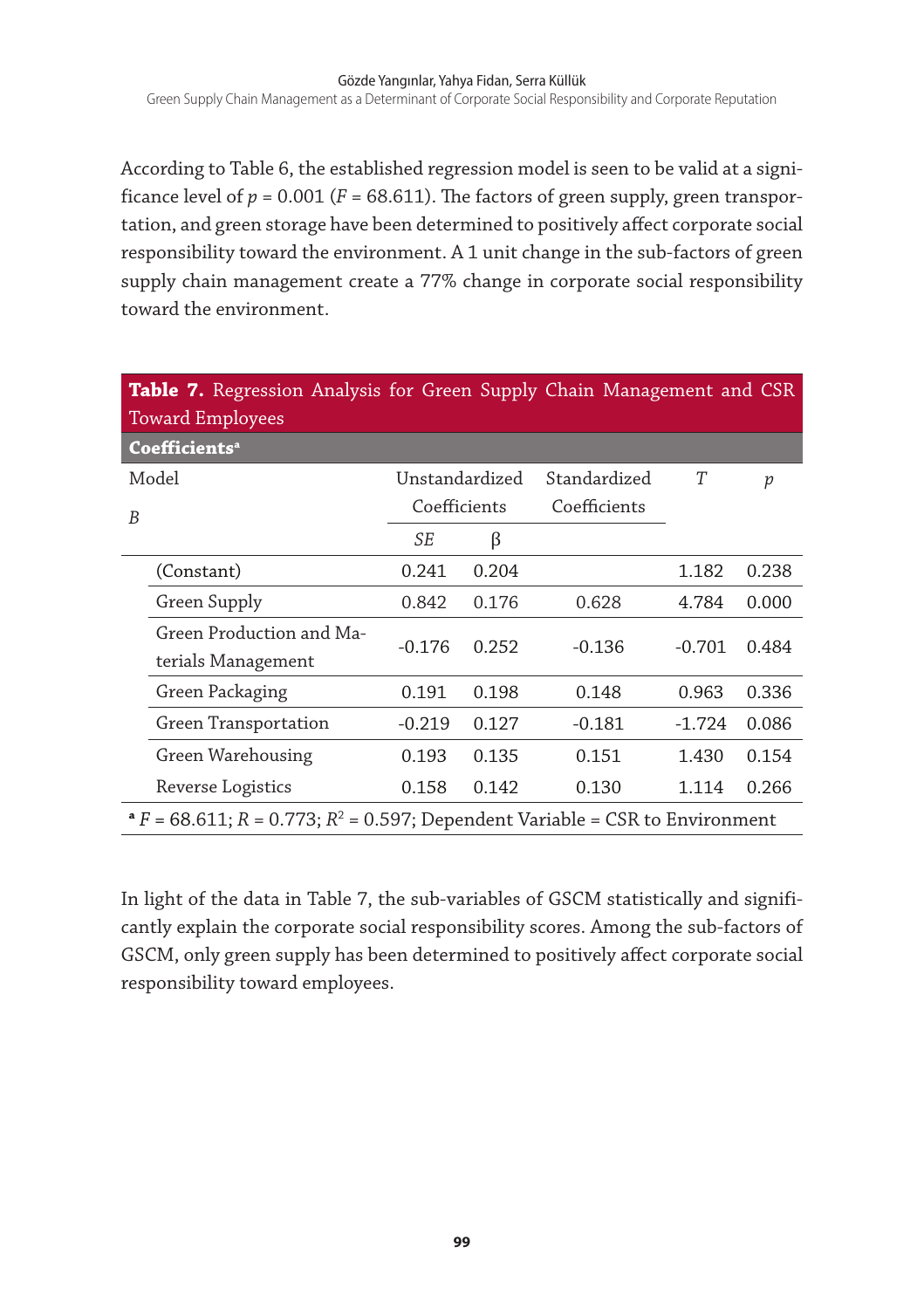|   | Table 8. Regression Analysis of Green Supply Chain Management and CSR to Customers         |                |       |              |          |                  |  |  |  |
|---|--------------------------------------------------------------------------------------------|----------------|-------|--------------|----------|------------------|--|--|--|
|   | Coefficients <sup>a</sup>                                                                  |                |       |              |          |                  |  |  |  |
|   | Model                                                                                      | Unstandardized |       | Standardized | T        | $\boldsymbol{p}$ |  |  |  |
| B |                                                                                            | Coefficients   |       | Coefficients |          |                  |  |  |  |
|   |                                                                                            | SE             | β     |              |          |                  |  |  |  |
|   | (Constant)                                                                                 | 0.403          | 0.181 |              | 2.222    | 0.027            |  |  |  |
|   | Green Supply                                                                               | 0.864          | 0.156 | 0.676        | 5.528    | 0.000            |  |  |  |
|   | Green Production and Ma-                                                                   | $-0.168$       | 0.223 | $-0.136$     | $-0.753$ | 0.452            |  |  |  |
|   | terials Management                                                                         |                |       |              |          |                  |  |  |  |
|   | Green Packaging                                                                            | 0.440          | 0.176 | 0.357        | 2.496    | 0.013            |  |  |  |
|   | Green Transportation                                                                       | $-0.316$       | 0.113 | $-0.274$     | $-2.805$ | 0.005            |  |  |  |
|   | Green Warehousing                                                                          | 0.063          | 0.120 | 0.052        | 0.527    | 0.599            |  |  |  |
|   | Reverse Logistics                                                                          | 0.102          | 0.126 | 0.088        | 0.810    | 0.419            |  |  |  |
|   | $P^*F = 67.874$ ; R = 0.771; R <sup>2</sup> = 0.594; Dependent Variable = CSR to Customers |                |       |              |          |                  |  |  |  |

The model social responsibility forms toward the dependent variable of customers and the independent variable of the sub-factors of GSCM was found to be significant overall ( $F = 67.874$ ,  $p < 0.001$ ). Green supply, green packaging, and green transportation positively affect corporate social responsibility toward customers.

|   | Table 9. Regression Analysis of Corporate Social Responsibility and Corporate Reputation |                |       |              |       |       |  |  |  |
|---|------------------------------------------------------------------------------------------|----------------|-------|--------------|-------|-------|--|--|--|
|   | Coefficients <sup>a</sup>                                                                |                |       |              |       |       |  |  |  |
|   | Model                                                                                    | Unstandardized |       | Standardized | T     | р     |  |  |  |
| B |                                                                                          | Coefficients   |       | Coefficients |       |       |  |  |  |
|   |                                                                                          | SE             | β     |              |       |       |  |  |  |
|   | (Constant)                                                                               | 0.468          | 0.083 |              | 5.651 | 0.000 |  |  |  |
|   | CSR to Community                                                                         | 0.073          | 0.069 | 0.078        | 1.068 | 0.287 |  |  |  |
|   | CSR to Environment                                                                       | 0.207          | 0.097 | 0.219        | 2.131 | 0.034 |  |  |  |
|   | CSR to Employees                                                                         | 0.178          | 0.064 | 0.204        | 2.789 | 0.006 |  |  |  |
|   | CSR to Customers                                                                         | 0.423          | 0.047 | 0.465        | 9.072 | 0.000 |  |  |  |
|   | $P = 460.134$ ; R = 0.932; R2 = 0.868; Dependent Variable = Corporate Reputation         |                |       |              |       |       |  |  |  |

Corporate social responsibility has an 86% impact on corporate reputation. A 1-unit increase in corporate reputation levels results in a 0.073-unit increase in corporate social responsibility toward society, a 0.20-unit increase in corporate so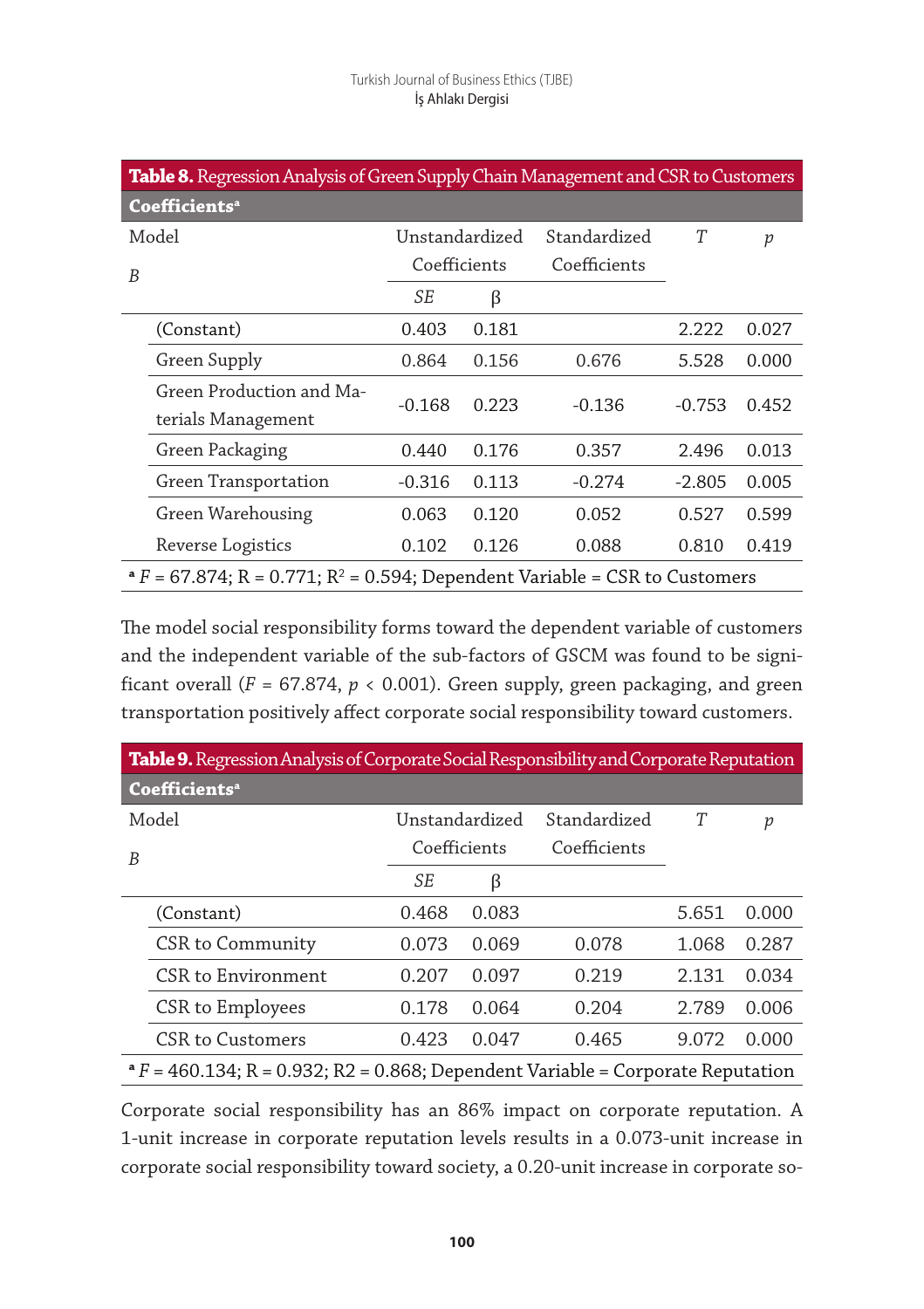cial responsibility toward the environment, a 0.17-unit increase in corporate social responsibility toward employees, and a 0.42-unit increase in corporate social responsibility toward customers.

## **Conclusions and the Scope of Future Research**

Green supply chain management has been increasingly attracting attention as a way to reduce the adverse environmental effects of all industries worldwide. In Turkey, enterprises are notably found to be unaware of environmental missions and policies, with only a few being found to have adopted some green practices in their supply chain. Pressure from interest groups such as the government, consumers, competitors, and other groups has forced companies to become more environmentally aware. How to effectively stimulate enterprises to assume more corporate social responsibility and maintain sustainable social development has become an urgent task for professionals and researchers to unravel.

This study has aimed to identify the most essential green supply chain practices that enhance corporate social responsibility and corporate reputation and moreover to assist logistics and tourism managers of developing countries toward developing strategies to increase adoption of green supply chain management (GSCM). Tourism enterprises should consider GSCM activities as an opportunity to achieve their goals. Reusable green products should be preferred in hotels, and care should be taken to ensure that the vehicles used in the supply of materials required for hotels and transferring passengers are environmentally friendly. A hotel's good reputation from customer experience plays a key role in strengthening the emotional bond between tourism businesses and customers. Having managers in tourism businesses develop strategies to increase the reputation of the hotel through green supply chain practices is significant in this context.

This study also supports prior research purporting GSCM to positively influence corporate social responsibility. Chan et al. (2020) proposed elite high-end brands to have accomplished a high level of corporate social responsibility investment in supply chain operations, which has led to improved corporate social responsibility. Liu et al. (2019) indicated corporate social responsibility to be important for maintaining the development of supply chain members and for obtaining the highest levels of social prosperity. According to Úbeda-García et al. (2021), a direct positive association exists between corporate social responsibility and performance, while an indirect effect occurs between environmental performance and green human resources management, one of the green supply chain practices in tourism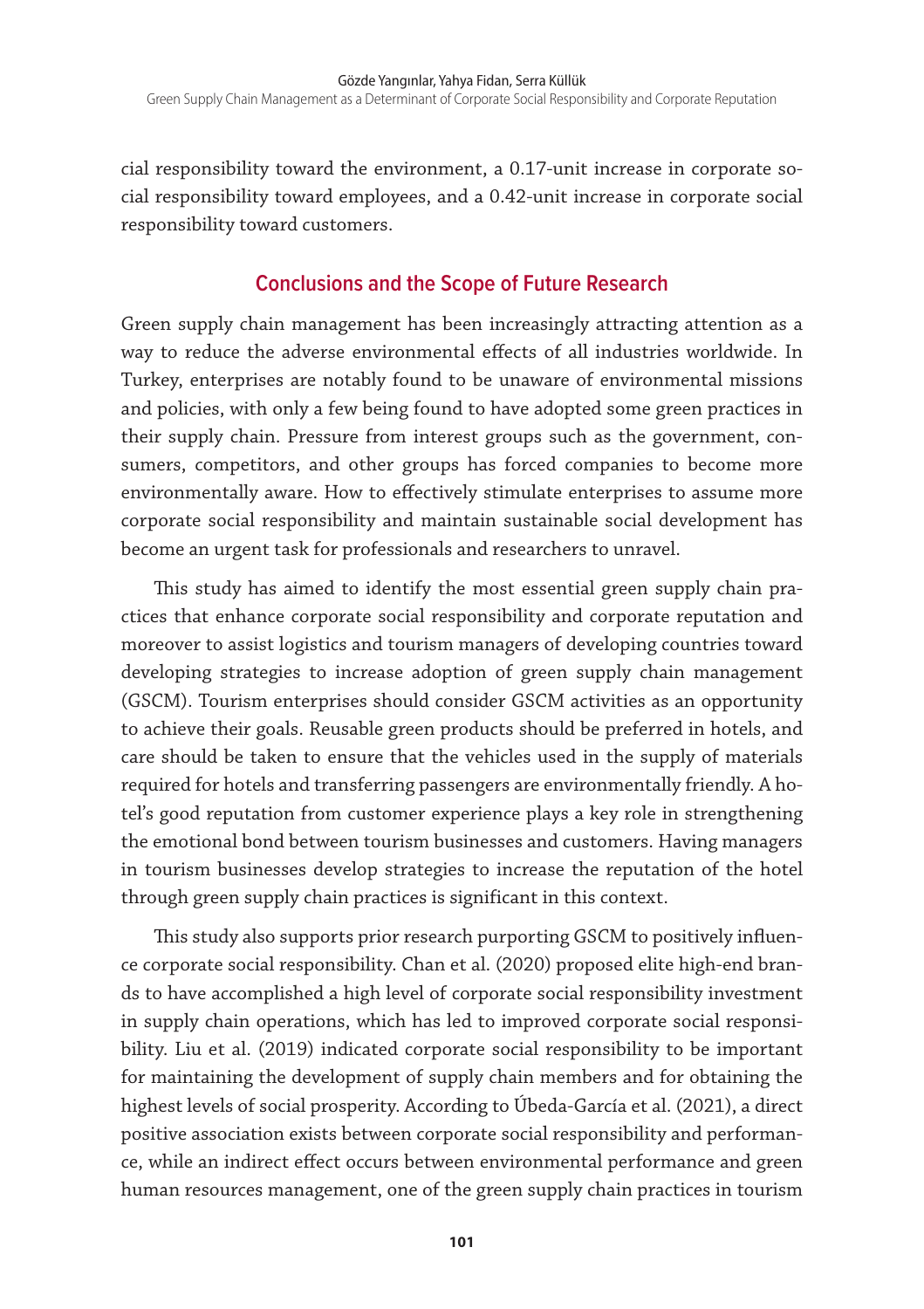enterprises. Lai et al. (2010) argued corporate reputation to partially negotiate the relationship between corporate social responsibility and brand performance. Quintana-García et al. (2020) stated green supply chain practices to have a notable impact on corporate reputation and desegregation with green suppliers to enable businesses to gain legitimacy. Suganthi (2019) underlined corporate social responsibility to be an effective factor in adopting green supply chain practices and increasing business performance. Wang et. (2020) concluded a positive relationship to exist between green supply chain management and extraordinary corporate social responsibility. Yang and Lin (2020) confirmed the importance of corporate social responsibility enablers in green innovation, which is another green supply chain activity.

Maruthi and Rashmi (2015) explained green production to increase an enterprise's corporate reputation and to encourage their research and development. Karatepe and Ozan's (2017) analysis showed a positive relationship to exist between corporate reputation and corporate social responsibility. Yorulmazer and Doğan (2017) provided evidence for the sustainability of tourism businesses, their ability to adapt to changing conditions, and their ability to gain sustainable competitive advantage based on their corporate social responsibility activities toward employees, customers, the environment, and society. Altunoğlu and Saraçoğlu (2013) emphasized tourism enterprises' corporate image and customer loyalty to increase as their corporate social responsibilities increase. Gümüş and Öksöz (2009) investigated the importance of corporate social responsibility in establishing corporate reputation; they found businesses need to implement strategies to improve corporate reputation and gain a competitive advantage.

Similar to other empirical studies, this study has been subjected to several limitations that provide opportunities for future research. Firstly, due to the data having been collected from several 5-star tourism enterprises in Istanbul, Turkey, generalizations cannot be made from the results obtained in the study. Secondly, we believe additional insights may come from applying a similar approach to many tourism enterprises in Turkey while simultaneously testing all the possible hypotheses of moderation among drivers such as GSCM practices, corporate social responsibility, and corporate reputation. Thirdly, Turkey's refusal to survey the grounds of transmission risk during the COVID-19 outbreak has constituted another limitation. In addition, implementing this study in other sectors and developing strategies for the problems encountered is recommended by making a comparative analysis between different sectors.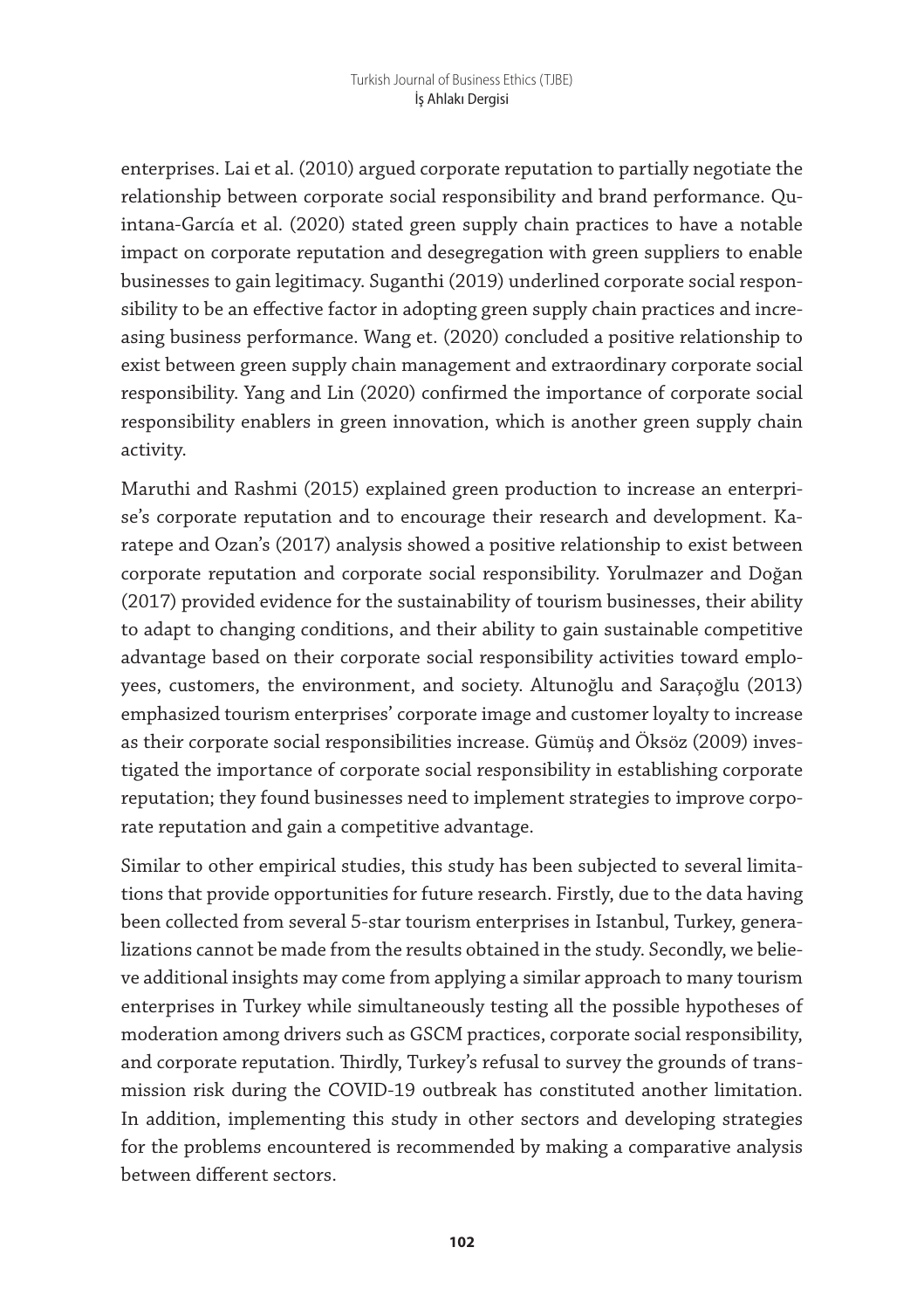Green Supply Chain Management as a Determinant of Corporate Social Responsibility and Corporate Reputation

#### **References**

- Aguinis, H., & Glavas, A. (2012). What we know and don't know about corporate social responsibility: A review and research agenda. *Journal of Management*, *38*(4), 932–968.
- Akandere, G. (2019). Yeşil depo yönetimi uygulamalarının işletme performansına etkisi. *İktisadi ve İdari Bilimler Dergisi*, *33*(3), 737–753.
- Alkaya, A., Çoban, S., Tehci, A., & Ersoy, Y. (2016). Çevresel duyarlılığın yeşil ürün satın alma davranışına etkisi: Ordu Üniversitesi örneği. *Erciyes Üniversitesi İktisadi ve İdari Bilimler Fakültesi Dergisi*, *47*, 121–134.
- Altunoğlu, A., & Saraçoğlu, N. (2013). Kurumsal sosyal sorumluluk uygulamalarının müşteri güveni, müşteri bağlılığı ve firma imajı üzerine etkileri: Otel işletmelerinde bir inceleme. *Sakarya İktisat Dergisi*, *2*(2), 69–86.
- Aracı, Ü. E., & Koçak, N. (2014). Dezavantajlı bireylerin turizmde istihdamı: İnsan kaynaklarıyöneticilerinin algı, görüş ve deneyimlerinin incelenmesi. *Gazi Üniversitesi Turizm Fakültesi Dergisi*, *2*, 191–205.
- Atagan Çetin, A., Doğan, S., & Çetin, O. I. (2019). Kurumsal sosyal sorumluluk ve çevresel sürdürülebilirlik ilişkisi: Marmara bölgesindeki işletmeler örneği. *Trakya Üniversitesi Sosyal Bilimler Dergisi*, *21*(2), 625–640.
- Baah, C., Jin, Z., & Tang, L. (2020). Organizational and regulatory stakeholder pressures friends or foes to green logistics practices and financial performance: Investigating corporate reputation as a missing link. *Journal of Cleaner Production*, *247*, 119–125.
- Balmer, J. M. T., Powell, S. A., Hildebrand, D., Sen, S., & Bhattacharya, C. (2011). Corporate social responsibility: A corporate marketing perspective. *European Journal of Marketing*, *45*(9/10), 1353–1364.
- Bear, S., Rahman, N., & Post, C., (2010). The impact of board diversity and gender composition on corporate social responsibility and firm reputation. *Journal of Business Ethics*, *97*, 207–221.
- Bennett, R., & Kottasz, R. (2000). Practitioner perceptions of corporate reputation. *Corporate Communications*, *5*(4), 224–234.
- Blok, V., Long, T.B., Gaziulusoy, A.I., Ciliz, N., Lozano, R., Huisingh, D., Csutora, M., & Boks, C. (2015). From best practices to bridges for a more sustainable future: advances and challenges in the transition to global sustainable production and consumption: Introduction to the ER-SCP stream of the special volume. *J. Clean. Prod.*, *108*, 19–30.
- Büyüközkan, G., Vardaloğlu, Z. (2008). Yeşil tedarik zinciri yönetimi. *Lojistik Dergisi*, *8*, 66–73.
- Chan, H. L., Wei, X., Guo, S., & Leung, W. H. (2020). Corporate social responsibility (CSR) in fashion supply chains: A multi-methodological study. *Transportation Research Part E: Logistics and Transportation Review*, *142*, 102063.
- Chun, R. (2005). Corporate reputation: Meaning and measurement. *International Journal of Management Reviews*, *7*(2), 91–109.
- Cravens, K.S., Goad Oliver, E., & Ramamoorti, S. (2003). The reputation index: Measuring and managing corporate reputation. *European Management Journal*, *21*(2), 201–212.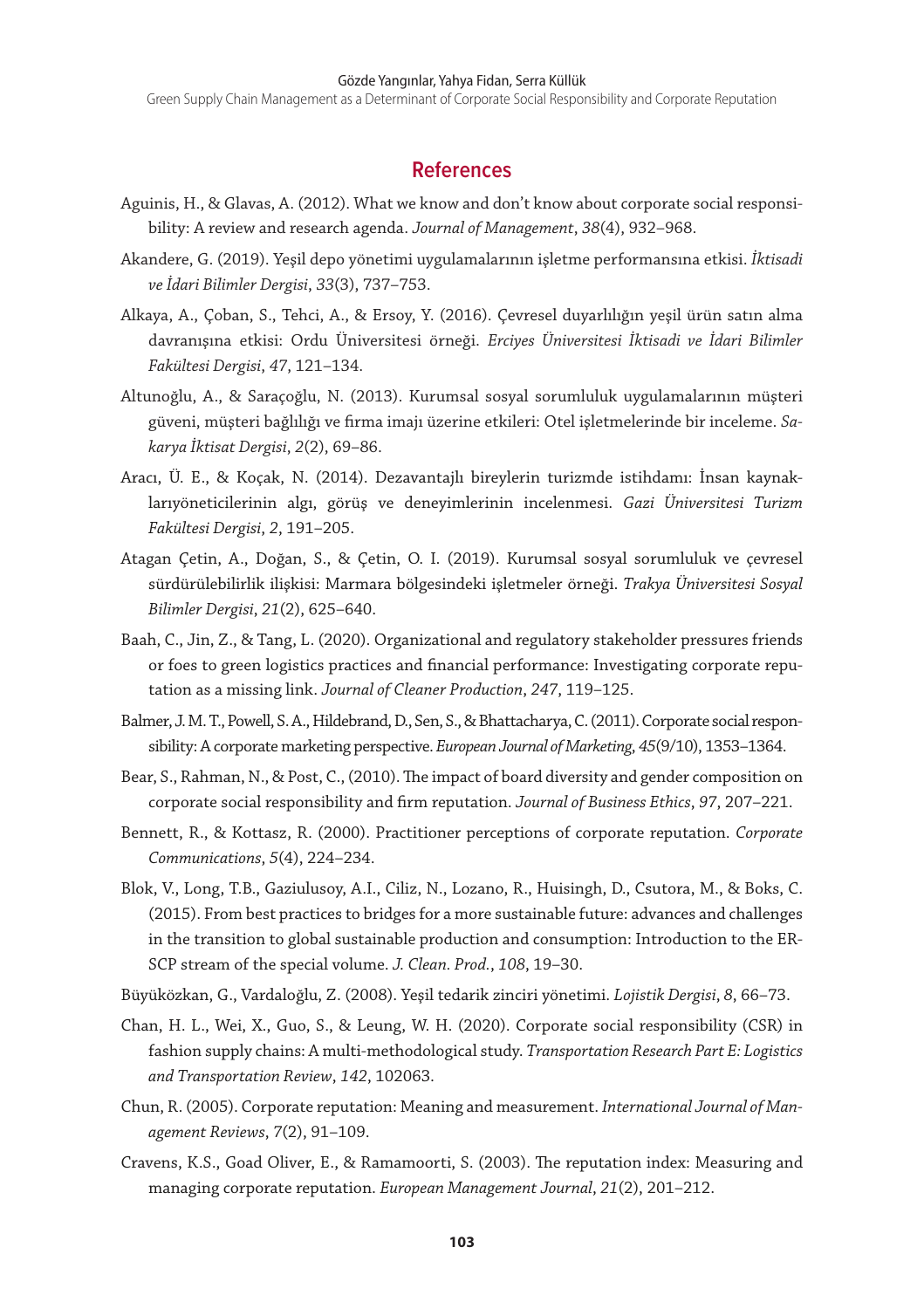- Cravens, K. S., & Goad Oliver, E. (2006). Employees: The key link to corporate reputation management. *Business Horizons*, *49*(4), 293–302.
- Dai, B., Wang, J. J., & Li, J. B. (2017). Research on decisions of sourcing and market pricing in a responsible supply chain. *Chin. J. Manag. 14*(8), 1236–1243.
- Dayanç Kıyat, G. B., & Şimşek, H. (2018): Algılanan kurumsal itibarın satın alma niyeti üzerine etkisi: Mercedes-Chanel örneği. *Verimlilik Dergisi*, *3*, 199-234.
- Deng, H*.,* Karunasena, K., & Xu, W. *(2018).* Evaluating the performance of e-government in developing countries: A public value perspective. *Internet Research*, *28*, 169–190.
- Doa, A. D., Nguyenb, Q. V., Nguyenc, D. U., Led, Q. H., & Trinhe, D. U. (2020). Green supply chain management practices and destination image: Evidence from Vietnam tourism industry. *Uncertain Supply Chain Management*, *8*, 371–378.
- Dowling, G. R., & Moran, P. (2012). Corporate reputations: Built in or bolted on? *California Management Revi*ew, *54*(2), 25–42.
- Fleischmann, M., Beullens, P., Bloemhof-Ruwaard, J. M., & Van Wassenhove, L. N. (2001). The impact of product recovery on logistics network design. *Production and Operations Management*, *10*, 156.
- Gandhi, S., Mangla, S. K., Kumar, P., & Kumar, D. (2015). Evaluating factors in implementation of successful green supply chain management using DEMATEL: A case study. *International Strategic Management Review*, *3*(1–2), 96–109.
- Geng, R. Q., Mansouri, A., & Aktas, E. (2017). The relationship between green supply chain management and performance: A meta-analysis of empirical evidences in Asian emerging economies. *International Journal of Production Economics*, *183*, 245–258.
- Gümüş, M., & Öksöz, B. (2009). İtibar sürecinde kilit rol: Kurumsal sosyal sorumluluk iletişimi. *Journal of Yasar University*, *4*(14), 2129–2150.
- Gürlek, M., & Tuna, M. (2019). Corporate social responsibility and work engagement: Evidence from the hotel industry. *Tourism Management Perspectives*, *31*, 195-208.
- Hervani, A. A., Helms, M. M., & Sarkis, J. (2005). Performance measurement for green supply chain management. *Benchmarking: An International Journal*, *12*(4), 330–353.
- Hervani, A. A., Sarkis, J., & Helms, M. M. (2017). Environmental goods valuations for social sustainability: A conceptual framework. *Technological Forecasting and Social Change, 125*, 137–153.
- Hoejmose, S., Brammer, S., & Millington, A. (2012). Green supply chain management: The role of trust and top management in B2B and B2C markets. *Industrial Marketing Management*, *41*, 609–620.
- Hsu, C. C., Tan, K. C., Zailani, S. H. M., & Jayaraman, V. (2013). Supply chain drivers that foster the development of green initiatives in an emerging economy. *International Journal of Operations & Production Management*, *33*(6), 656–688.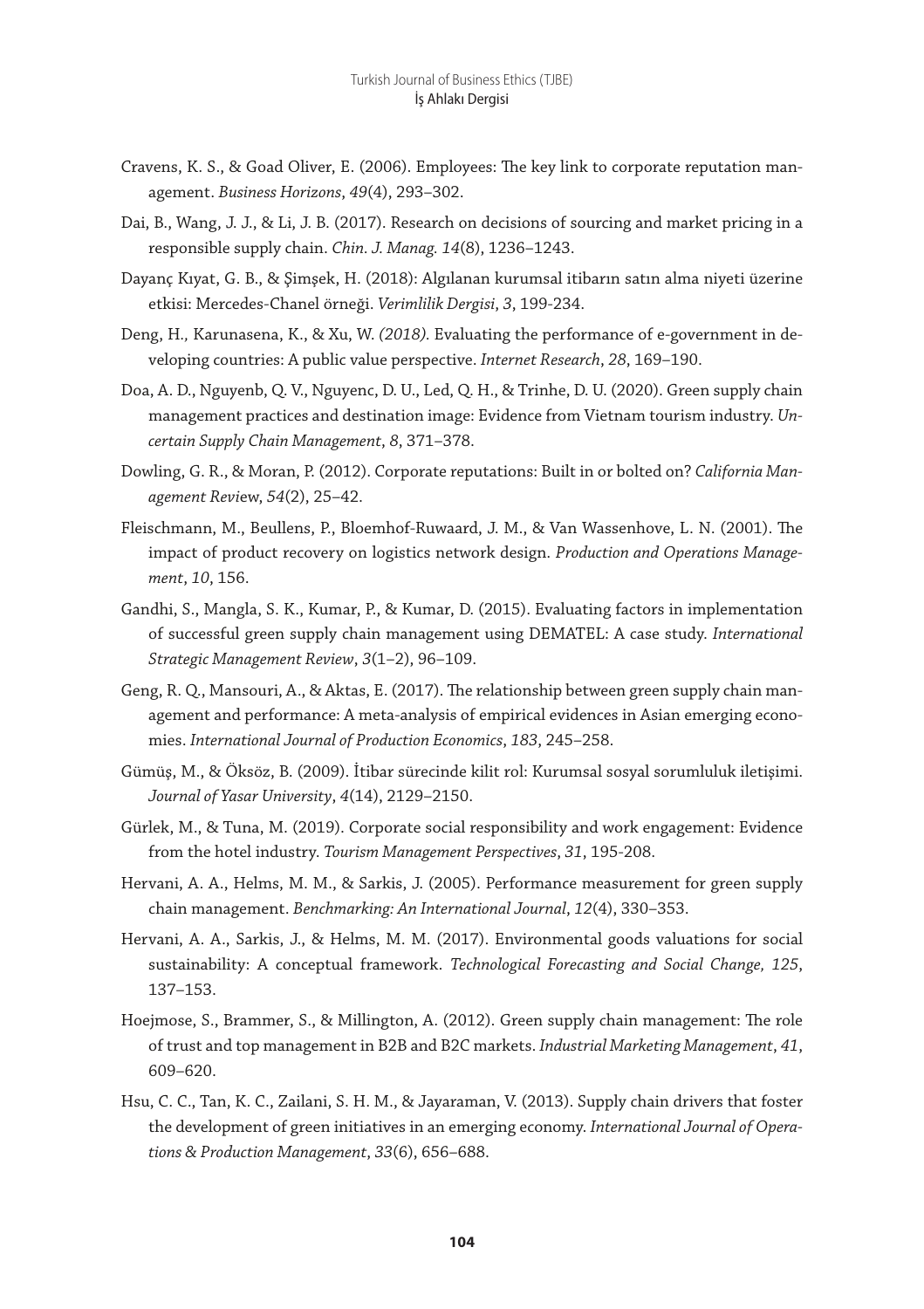- Jamali, D. R., El Dirani, A. M., & Harwood, I. A. (2015). Exploring human resource management roles in corporate social responsibility: The CSR-HRM co-creation model. *Business Ethics: A European Review*, *24*(2), 125–143.
- Jemai, J., Chung, B. D., & Sarkar, B. (2020). Environmental effect for a complex green supply-chain management to control waste: A sustainable approach. *Journal of Cleaner Production*, *277*, 1–20.
- Karatepe, S., & Ozan, M. S. (2017). Kurumsal sosyal sorumluluk ve kurumsal itibar ilişkisi üzerine bir değerlendirme. *Akademik Yaklaşımlar D*ergisi, *8*(2), 80–101.
- Korucuk, S. (2018). Yeşil lojistik uygulamalarının rekabet gücü ve hastane performansına etkisinin lojistik regresyon analizi ile belirlenmesi: Ankara ili örneği. *Cumhuriyet Üniversitesi İktisadi ve İdari Bilimler Dergisi*, *19*(1), 280–299.
- Lee, H. H., & Li, C. (2018). Supplier quality management: Investment, inspection, and incentives, *Production and Operations Management Society*, *27*(2), 304–322.
- Liu, Y., Quan, B., Xu, Q., & Forrest, J. Y. L. (2019). Corporate social responsibility and decision analysis in a supply chain through government subsidy. *Journal of Cleaner Production*, *208*, 436–447.
- Love, E. G., Lim, J., & Bednar, M. K. (2017). The face of the firm: The influence of CEOs on corporate reputation. *Academy of Management Journal*, *60*(4), 1462–1481.
- Luthra, S., Garg, D., & Haleem, A. (2016). The impacts of critical success factors for implementing green supply chain management towards sustainability: An empirical investigation of Indian automobile industry. *Journal of Cleaner Production*, *121*,142–158.
- Luthra, S., Govindan, K., Kannan, D., Mangla, S. K., & Garg, C. P. (2017). An integrated framework for sustainable supplier selection and evaluation in supply chains. *Journal of Cleaner Production*, *140*, 1686–1698.
- Mathiyazhagan, K., Govindan, K., NoorulHaq, A., & Geng, Y. (2013). An ISM approach for the barrier analysis in implementing green supply chain management. *Journal of Cleaner Production*, *47*, 283–297.
- Meng, J., Tang, X.W., & Ni, D.B. (2012). Consumer investment decision based on product safety responsibility of manufacturer-retailer supply chain alliance. *Chinese Journal of Management Science*, *20*(4), 60–66.
- Micheli, G. J. L., Cagno, E., Mustillo, G., & Trianni, A. (2020). Green supply chain management drivers, practices and performance: A comprehensive study on the moderators. *Journal of Cleaner Production*, *259*, 1–19.
- Oliveira, U. R., de, Espindola, L. S., da Silva, I. R., da Silva, I. N., & Rocha, H. M. (2018). A systematic literature review on green supply chain management: Research implications and future perspectives. *Journal of Cleaner Production*, *187*, 537–561.
- Orji, I., & Wei, S. (2016). A detailed calculation model for costing of green manufacturing. *Industrial Management & Data Systems*, *116*(1), 65–86.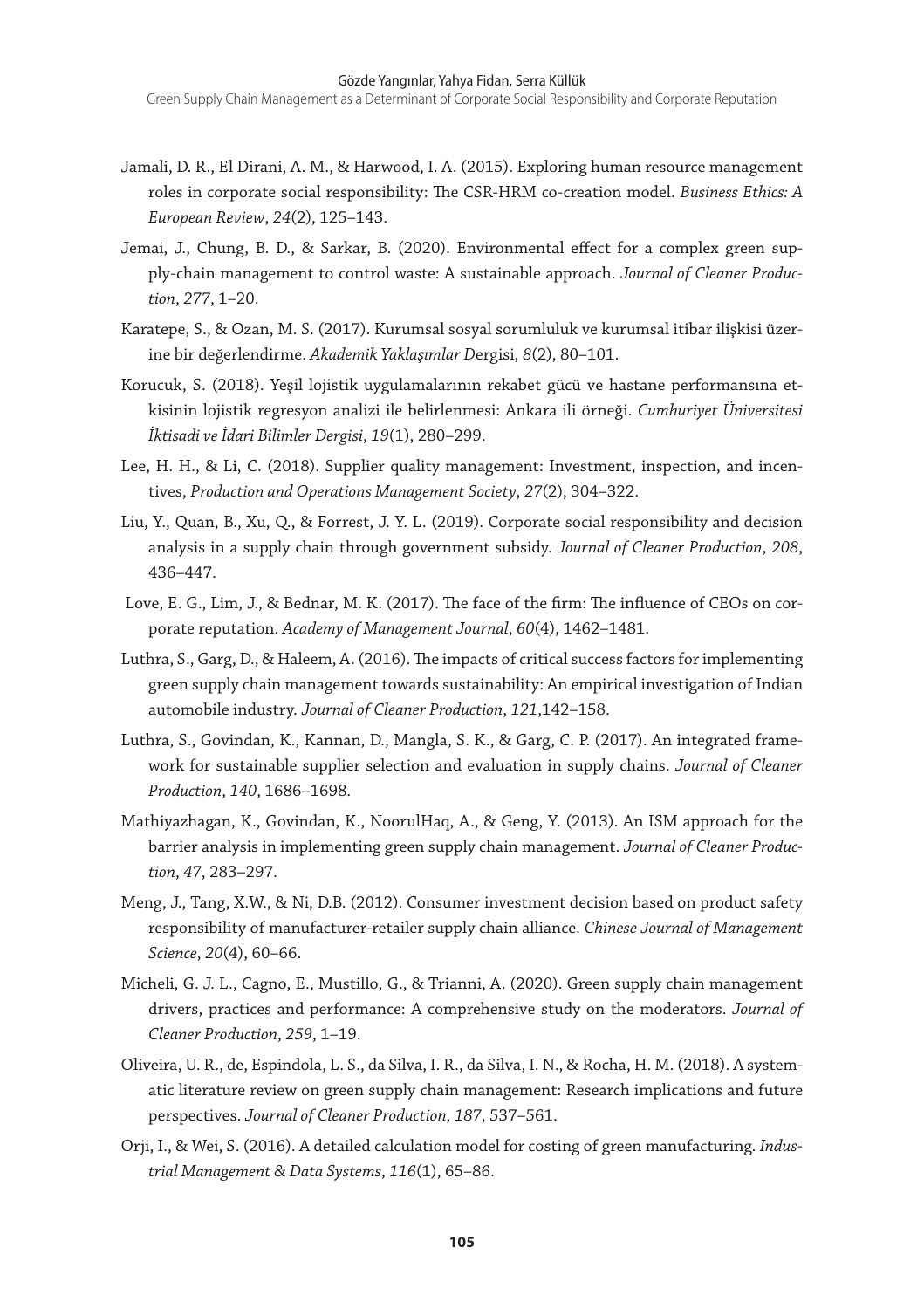- Özcan, H., & Özgül, B. (2019). Yeşil pazarlama ve tüketicilerin yeşil ürün tercihlerini etkileyen faktörler. *Türkiye Mesleki ve Sosyal Bilimler Dergisi*, *1*(1), 1–18.
- Özgüven Tayfun, N., & Öçlü, B. (2015). Yeşil pazarlama uygulamasının tüketiciler açısından algılanmasının nöropazarlama tekniği ile araştırılması. *Uludağ Üniversitesi İktisadi ve İdari Bilimler Fakültesi Dergisi*, *2*, 95–113.
- Özkaya, B. (2010). İşletmelerin sosyal sorumluluk anlayışının uzantısı olarak yeşil pazarlama bağlamında yeşil reklamlar. *Öneri Dergisi*, *9*(34), 247–258.
- Pang, R., & Zhang, X. (2019). Achieving environmental sustainability in manufacture: A 28-year bibliometric cartography of green manufacturing research. *Journal of Cleaner Production*, *233*, 84–99.
- Podnar, K., & Golob, U. (2017). The quest for the corporate reputation definition: Lessons from the interconnection model of identity, image, and reputation. *Corporate Reputation Review*, *20*(3/4), 186–192.
- Porter, M. E., & Kramer, M. R. (2006). Strategy & society: The link between competitive advantage and corporate social responsibility. *Harvard Business Review*, *84*, 78–85.
- Quintana-García, C., Benavides-Chicón, C. G., & Marchante-Lara, M. (2020). Does a green supply chain improve corporate reputation? Empirical evidence from European manufacturing sectors. *Industrial Marketing Management*, *92*, 344–353.
- Rayner, J., & Morgan, D. (2018). An empirical study of 'green' workplace behaviours: Ability, motivation and opportunity. *Asia Pacific Journal of Human Res*ources, *56*(1), 56–78.
- Sen, S., Bhattacharya, C. B., & Korschun, D. (2006). The role of corporate social responsibility in strengthening multiple stakeholder relationships: a field experiment. *Journal of the Academy of Marketing Science*, *34*(2), 158–166.
- Song, J. Z., Huang, Y. F., & Gu, J. W. (2016). On equilibrium decisions of socially responsible supply chain with one manufactures and two retailers. *Chin. J. Manag*. *13*(10), 1571–1578.
- Srivastara, S. (2007). Green supply-chain management: A state-of-the-art literature review. *International Journal of Physical Distribution & Logistics Management*, *9*(1), 53–80.
- Stekelorum, R. (2019). The roles of SMEs in implementing CSR in supply chains: A systematic literature review. *International Journal of Logistics Research and Applications*, *23*(3), 228–253.
- Stekelorum, R., Laguir, I., & El Baz, J. (2020). Can you hear the eco? From SME environmental responsibility to social requirements in the supply chain. *Technological Forecasting and Social Change*, *158*, 1–13.
- Swaen, V., Demoulin, N., & Pauwels-Delassus, V. (2020). Impact of customers' perceptions regarding corporate social responsibility and irresponsibility in the grocery retailing industry: The role of corporate reputation. *Journal of Business Research*, *131*(C), 1–13.
- Testa, F., & Iraldo, F., 2010. Shadows and lights of GSCM (green supply chain management): Determinants and effects of these practices based on a multinational study. *J. Clean. Prod.*, *18*, 953–962.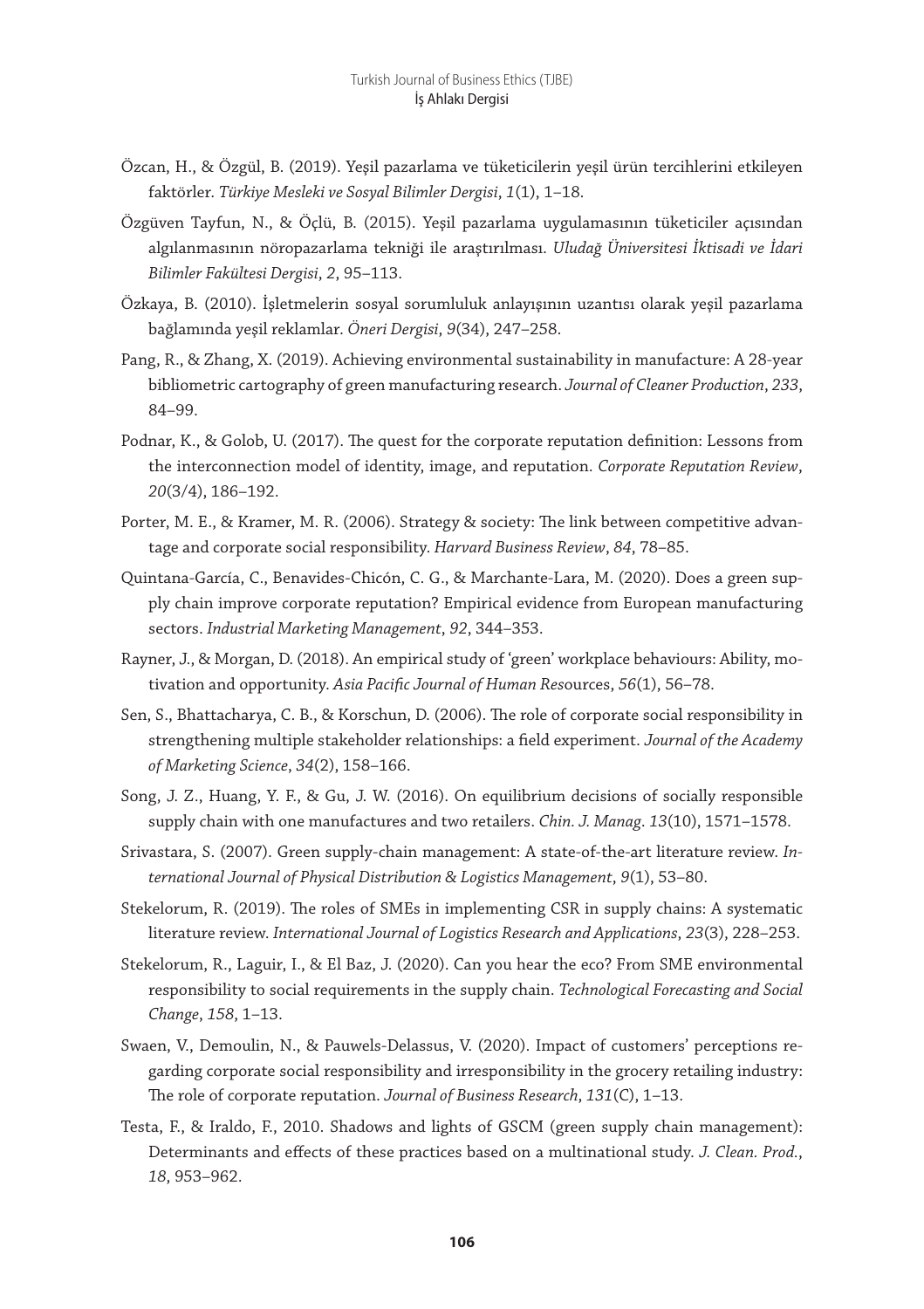Green Supply Chain Management as a Determinant of Corporate Social Responsibility and Corporate Reputation

- Thong, K. C., & Wong, W. P. (2018). Pathways for sustainable supply chain performance—Evidence from a developing country, Malaysia. *Sustainability, 10*(8).
- Úbeda-García, M., Claver-Cortés, E., Marco-Lajara, B., & Zaragoza-Sáez, P. (2021). Corporate social responsibility and firm performance in the hotel industry. The mediating role of green human resource management and environmental outcomes. *Journal of Business Research*, *123*, 57–69.
- Uslu, Ş., & Akçadağ, M. (2012). İlaç sektöründe tersine lojistik ve dağıtımın rolü: Bir uygulama. *Niğde Üniversitesi İİBF Dergisi*, *5*(1), 149–158.
- Villena, V. H. (2019). The missing link? The strategic role of procurement in building sustainable supply networks. *Prod. Operat. Manage.*, *28*(5), 1149–1172.
- Wai Lai, I. K. (2019). Hotel image and reputation on building customer loyalty: An empirical study in Macau. *Journal of Hospitality and Tourism Management*, *38*, 111–121.
- Wang, C., Zhang, Q., & Zhang, W. (2020). Corporate social responsibility, green supply chain management and firm performance: The moderating role of big-data analytics capability. *Research in Transportation Business and Management*, *37*, 1–10.
- Wang, D. H. M., Yu, T. H. K., & Chiang, C. H. (2016). Exploring the value relevance of corporate reputation: A fuzzy-set qualitative comparative analysis. *Journal of Business Research*, *69*(4), 1329–1332.
- Wolf, J. (2014). The relationship between sustainable supply chain management, stakeholder pressure and corporate sustainability performance. *Journal of Business Ethics*, *119*(3), 317–328.
- Yang, Z., & Lin, Y. (2020). The effects of supply chain collaboration on green innovation performance: An interpretive structural modeling analysis. *Sustainable Production and Consumption*, *23*, 1–10.
- Yangınlar, G. (2018). *İşletmelerin rekabet avantajı elde etmesinde yeşil lojistik faaliyetlerin önemi: Sosyal, beşeri ve idari bilimler'de akademik araştırmalar* (Vol. IV). Gece Kitaplığı, Birinci Basım.
- Yangınlar (2019). The effect of reverse logistics activities on brand value and customer satisfaction: A Case study in Turkey. The Applications of International Transportation and Logistics for World Trade. Headquartered in Hershey, PA: IGI Global Publications.
- Yangınlar, G., & Sarı, K. (2017). İşletmeleri yeşil lojistik uygulamalarına zorlayan sebepler üzerine bir araştırma. *Trakya Üniversitesi İktisadi ve İdari Bilimler E-Dergi*, *6*(1), 101–121.
- Yıldız, B., & Çavdar, E. (2020). Yeşil üretimin çevresel ve ekonomik performans üzerindeki etkisinde ters lojistiğin aracı rolü. *İnsan ve Toplum Bilimleri Araştırmaları Dergisi*, *9*(3), 2326–2349.
- Yorulmazer, G., & Doğan, O. (2017). Turizm işletmelerindeki kurumsal sosyal sorumluluk uygulamalarının satın alma niyeti *üzerindeki etkileri:* Turistlere yönelik bir araştırma*.* Gümüşhane *Üniversitesi Sosyal Bilimler Enstitüsü Dergisi*, *8*(21), 49–75.